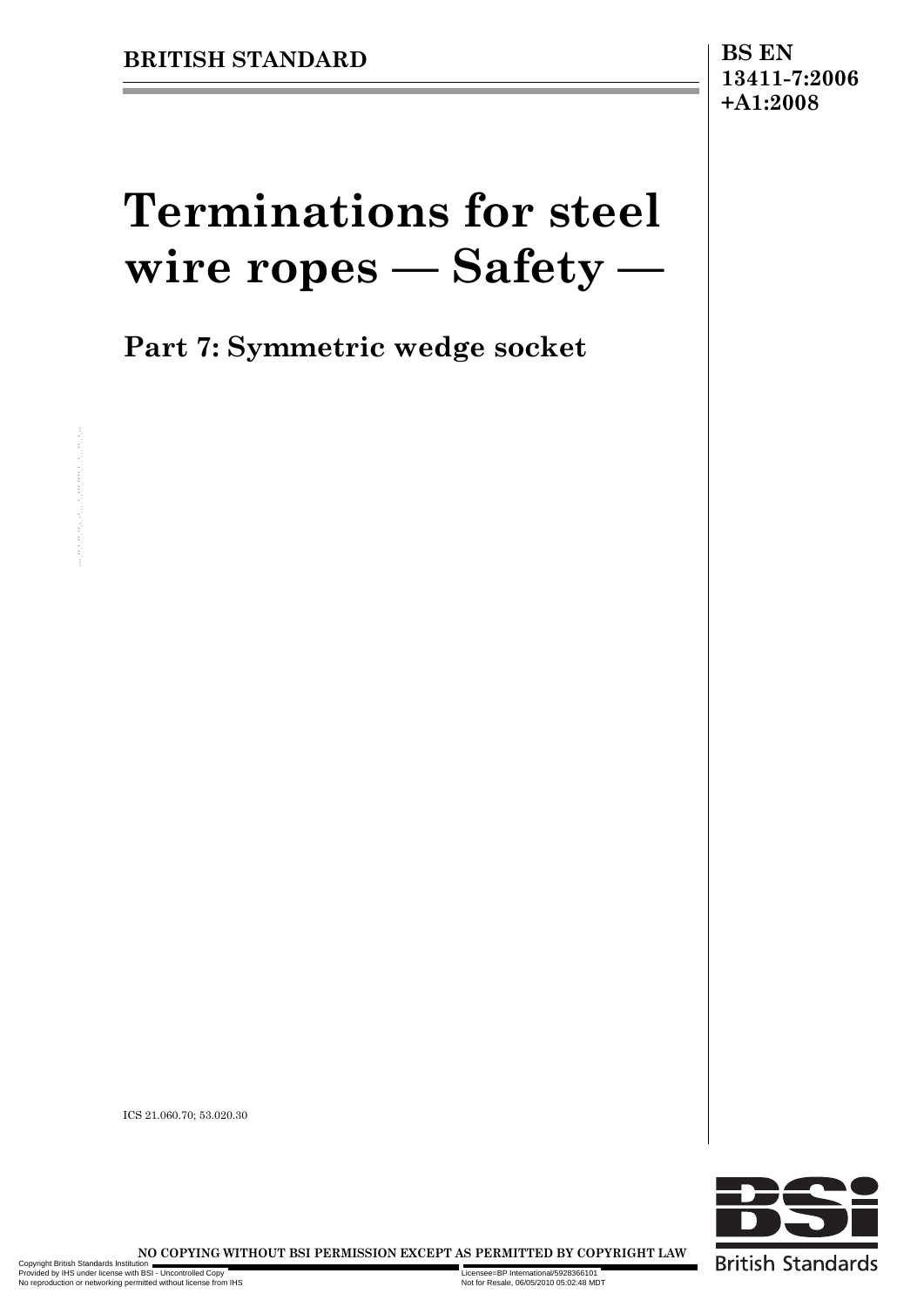## **National foreword**

This British Standard is the UK implementation of EN 13411-7:2006+A1:2008. It supersedes BS EN 13411-7:2006 which is withdrawn.

The start and finish of text introduced or altered by amendment is indicated in the text by tags. Tags indicating changes to CEN text carry the number of the CEN amendment. For example, text altered by CEN amendment A1 is indicated by  $A_1$   $A_2$ .

The UK participation in its preparation was entrusted to Technical Committee MHE/2, Wire ropes.

A list of organizations represented on this committee can be obtained on request to its secretary.

This publication does not purport to include all the necessary provisions of a contract. Users are responsible for its correct application.

**Compliance with a British Standard cannot confer immunity from legal obligations.**

#### This British Standard was published under the authority of the Standards Policy and Strategy Committee on 31 July 2006

#### © BSI 2009

**Amendments/corrigenda issued since publication**

| w | Date         | Comments                                |
|---|--------------|-----------------------------------------|
|   | 30 June 2009 | Implementation of CEN amendment A1:2008 |
|   |              |                                         |
|   |              |                                         |
|   |              |                                         |
|   |              |                                         |

**ISBN 978 0 580 60261 0**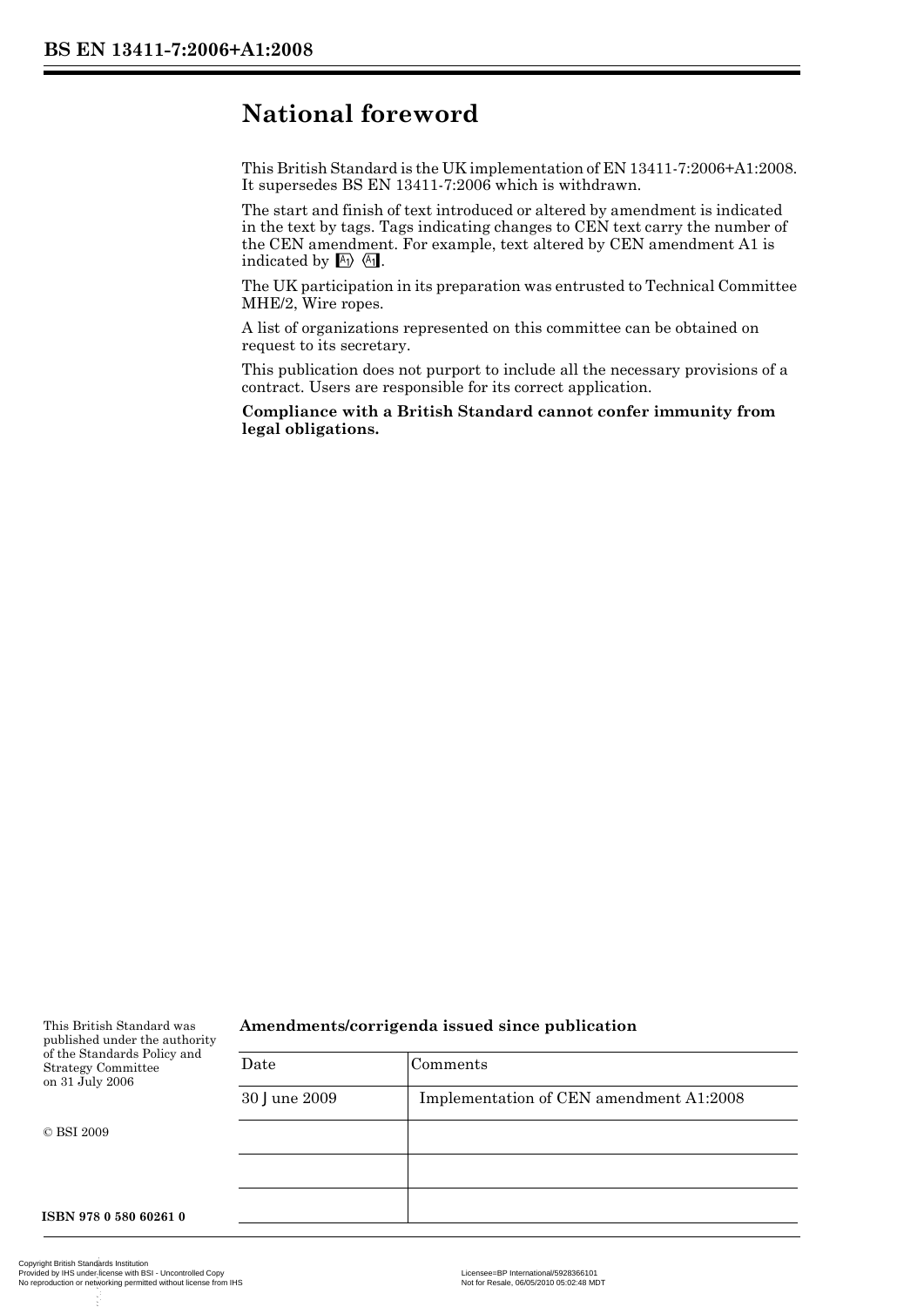## EUROPEAN STANDARD NORME EUROPÉENNE EUROPÄISCHE NORM

## **EN 13411-7:2006+A1**

October 2008

ICS 21.060.70; 53.020.30 Supersedes EN 13411-7:2006

English Version

## Terminations for steel wire ropes - Safety - Part 7: Symmetric wedge socket

Terminaisons pour câbles en acier - Sécurité - Partie 7: Boîte à coin symétrique

 Endverbindungen für Drahtseile aus Stahldraht - Sicherheit - Teil 7: Symmetrische Seilschlösser

This European Standard was approved by CEN on 10 May 2006 and includes Amendment 1 approved by CEN on 18 September 2008.

CEN members are bound to comply with the CEN/CENELEC Internal Regulations which stipulate the conditions for giving this European Standard the status of a national standard without any alteration. Up-to-date lists and bibliographical references concerning such national standards may be obtained on application to the CEN Management Centre or to any CEN member.

This European Standard exists in three official versions (English, French, German). A version in any other language made by translation under the responsibility of a CEN member into its own language and notified to the CEN Management Centre has the same status as the official versions.

CEN members are the national standards bodies of Austria, Belgium, Bulgaria, Cyprus, Czech Republic, Denmark, Estonia, Finland, France, Germany, Greece, Hungary, Iceland, Ireland, Italy, Latvia, Lithuania, Luxembourg, Malta, Netherlands, Norway, Poland, Portugal, Romania, Slovakia, Slovenia, Spain, Sweden, Switzerland and United Kingdom.



EUROPEAN COMMITTEE FOR STANDARDIZATION COMITÉ EUROPÉEN DE NORMALISATION EUROPÄISCHES KOMITEE FÜR NORMUNG

**Management Centre: rue de Stassart, 36 B-1050 Brussels** 

© 2008 CEN All rights of exploitation in any form and by any means reserved worldwide for CEN national Members.

Ref. No. EN 13411-7:2006+A1:2008: E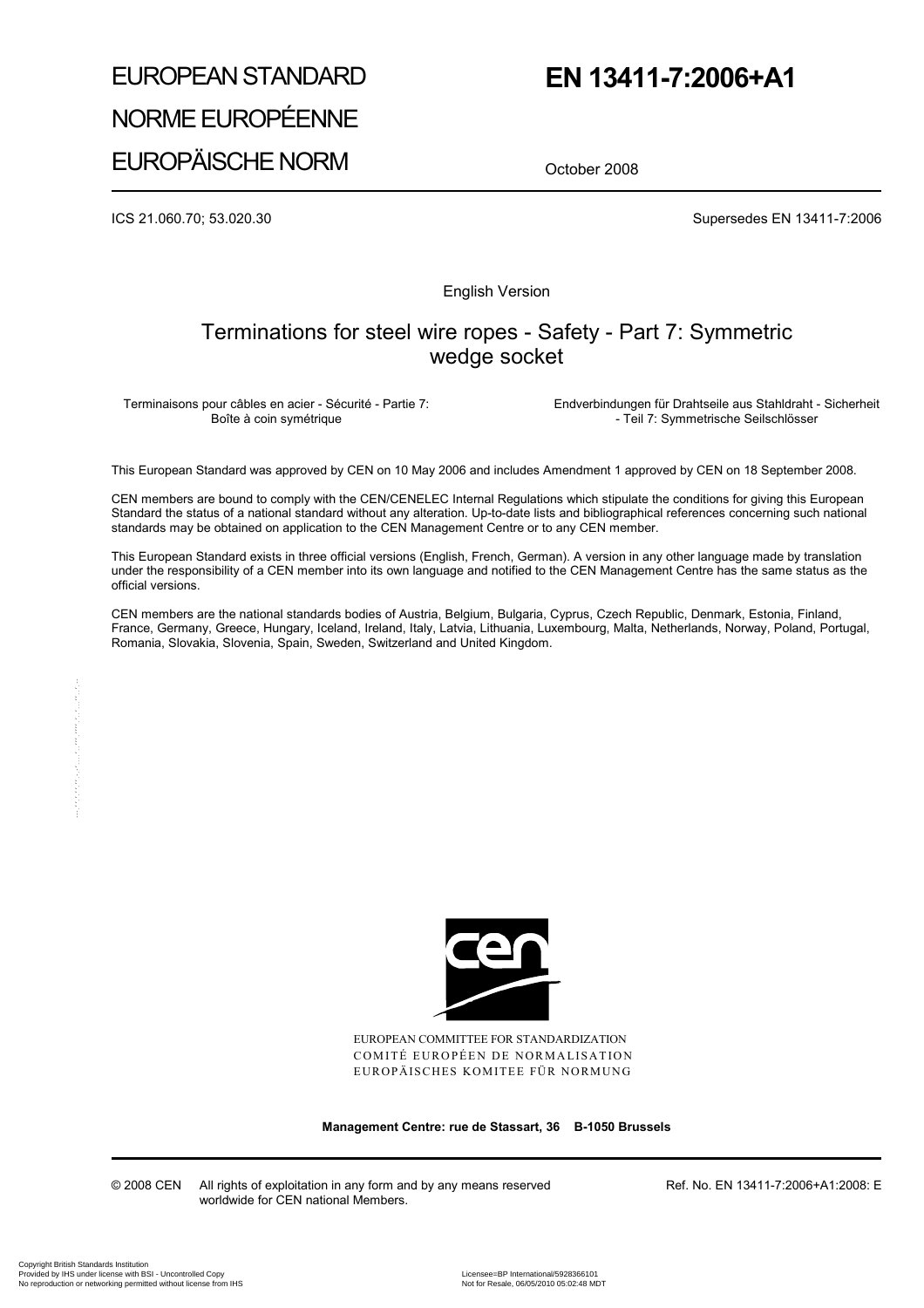#### **EN 13411-7:2006+A1:2008 (E) BS EN 13411-7:2006+A1:2008**

## **Contents** Page

| 1           |                                                                                            |
|-------------|--------------------------------------------------------------------------------------------|
| $\mathbf 2$ |                                                                                            |
| 3           |                                                                                            |
| 4           |                                                                                            |
| 5           |                                                                                            |
| 6           |                                                                                            |
| 7           |                                                                                            |
|             | Annex A (informative) Construction and sizes for one design of symmetric wedge socket with |
|             | Annex B (informative) Recommendations for safe use and inspection of symmetric wedge       |
|             | Annex ZA (informative) Relationship between this European Standard and the Essential       |
|             | Annex ZB (informative) Relationship between this European Standard and the Essential       |
|             | Annex ZC (informative) M) Relationship between this European Standard and the Essential    |
|             |                                                                                            |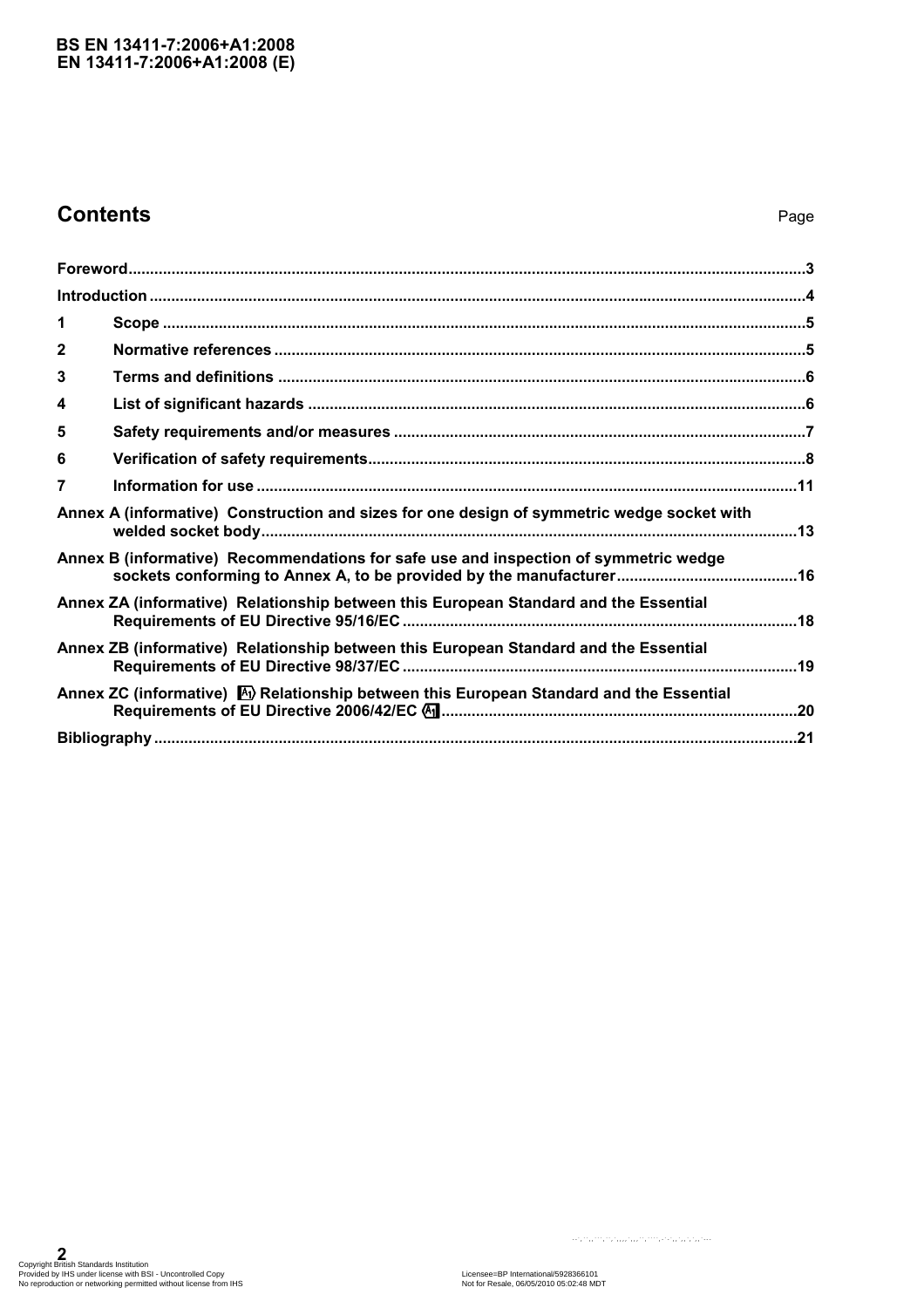## **Foreword**

This document (EN 13411-7:2006+A1:2008) has been prepared by Technical Committee CEN/TC 168 "Chains, ropes, webbing, slings and accessories - Safety", the secretariat of which is held by BSI.

This European Standard shall be given the status of a national standard, either by publication of an identical text or by endorsement, at the latest by April 2009, and conflicting national standards shall be withdrawn at the latest by December 2009.

This document supersedes EN 13411-7:2006.

This document includes Amendment 1, approved by CEN on 2008-09-18.

The start and finish of text introduced or altered by amendment is indicated in the text by tags  $\mathbb{F}_1$ .

This document has been prepared under a mandate given to CEN by the European Commission and the European Free Trade Association, and supports essential requirements of EU Directive(s).

 $\ket{\mathbb{A}}$  For relationship with EU Directive(s), see informative Annexes ZA, ZB and ZC, which are integral parts of this document.  $\sqrt{41}$ 

EN 13411 consists of the following parts:

- Part 1: Thimbles for steel wire rope slings
- Part 2: Splicing of eyes for steel wire rope slings
- Part 3: Ferrules and ferrule-securing
- Part 4: Metal and resin socketing
- Part 5: U-bolt wire rope grips
- Part 6: Asymmetric wedge socket
- Part 7: Symmetric wedge socket

According to the CEN/CENELEC Internal Regulations, the national standards organizations of the following countries are bound to implement this European Standard: Austria, Belgium, Bulgaria, Cyprus, Czech Republic, Denmark, Estonia, Finland, France, Germany, Greece, Hungary, Iceland, Ireland, Italy, Latvia, Lithuania, Luxembourg, Malta, Netherlands, Norway, Poland, Portugal, Romania, Slovakia, Slovenia, Spain, Sweden, Switzerland and United Kingdom. Part 7. Symmetric wedge socket<br>
According to the CEN/CENELEC Internal Regulations, the national standards organizations of the following<br>
countries are bound to implement this European Standard: Austral, Belgium, Bulgaria,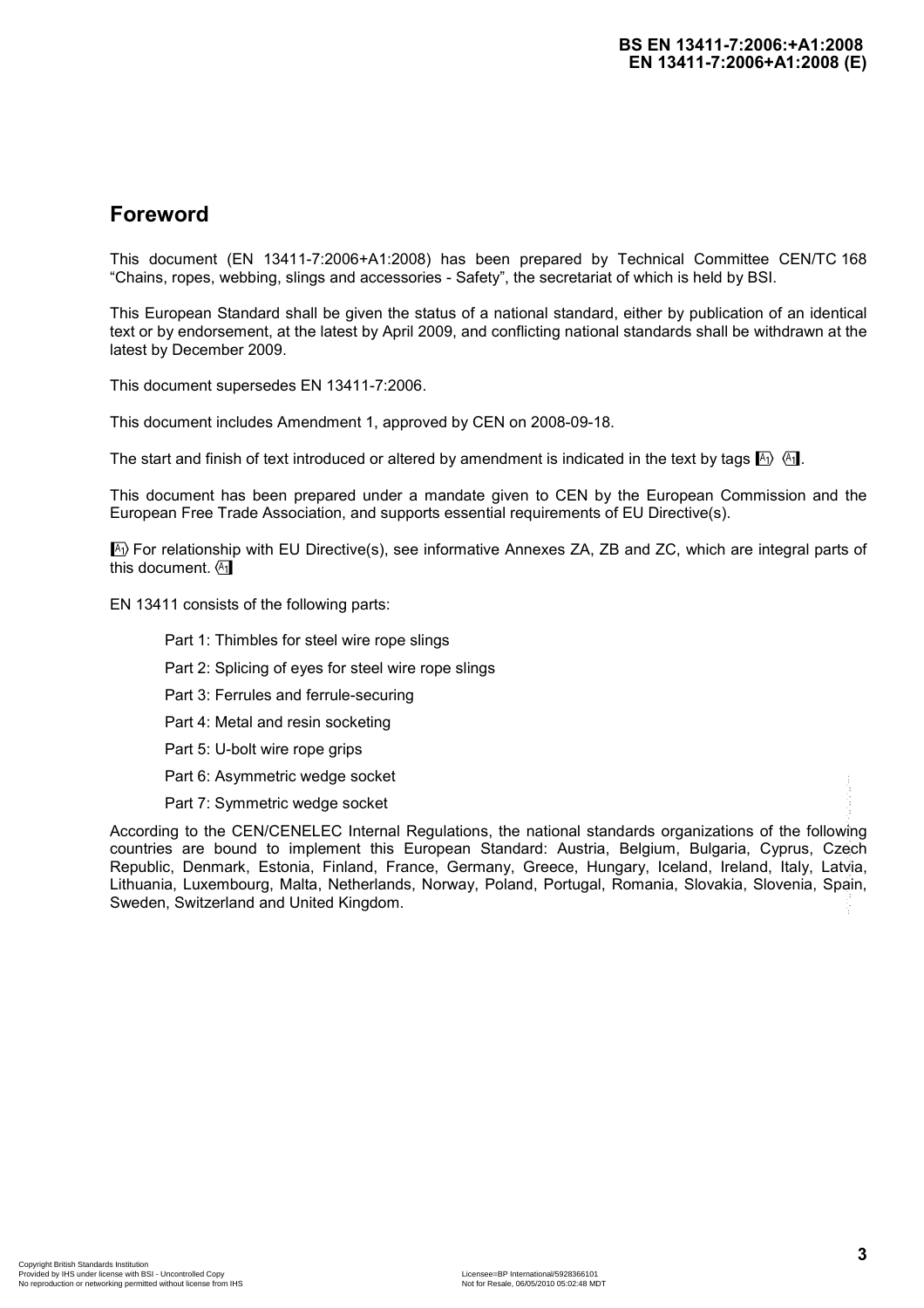## **Introduction**

This European Standard is a type C standard as stated in EN 12100.

This European Standard has been prepared to provide a means of conforming with the essential safety requirements of the Machinery Directive and the Lift Directive and associated EFTA regulations.

The wedge socket concerned and the extent to which hazards, hazardous situations and events are covered are indicated in the scope of this standard part of the standard.

When provisions of this type C standard are different from those which are stated in type A or B standards, the provisions of this type C standard take precedence over the provisions of the other standards for symmetric wedge sockets that have been designed and produced according to the provisions of this type C standard.

Purchasers ordering to this standards are advised to specify in their purchasing contract that the supplier operates a quality assurance system applicable to the relevant part of this standard (e.g. EN ISO 9001) to ensure themselves that products claiming to comply consistently achieve the required level of quality.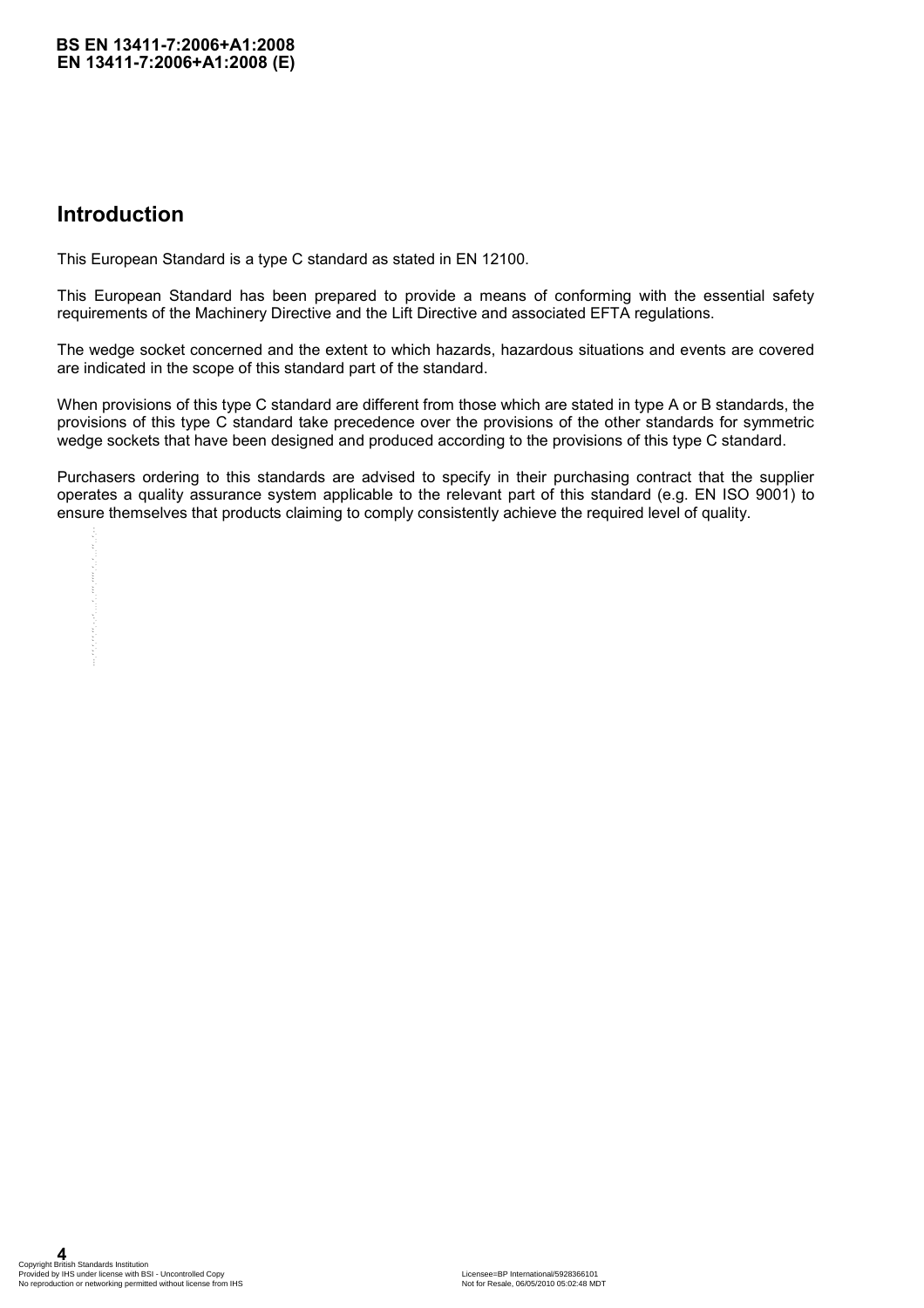#### **1 Scope**

This European Standard specifies the minimum requirements for symmetrical wedge socket terminations for stranded steel wire ropes conforming to EN 12385-5 for lifts.

This European Standard covers those symmetric wedge sockets intended for use at temperatures between -20 °C and 100 °C.

This European Standard only covers those symmetric wedge sockets that have welded socket bodies.

An example of the construction and sizes of a symmetric wedge socket is given in informative Annex A.

The informative Annex B gives the recommendations for the safe use and inspection of symmetric wedge socket according to Annex A.

This European Standard deals with all significant hazards, hazardous situations and events relevant to symmetric wedge sockets for terminations for steel wire ropes, when used as intended and under conditions of misuse which are reasonable foreseeable by the manufacturer.

The hazards covered by this European Standard are identified in Clause 4.

This European Standard applies to symmetric wedge sockets, which are manufactured after the date of its publication.

#### **2 Normative references**

The following referenced documents are indispensable for the application of this document. For dated references, only the edition cited applies. For undated references, the latest edition of the referenced document (including any amendments) applies.

EN 1050:1996, *Safety of machinery* — *Principles for risk assessment* 

EN 1289:1998, *Non-destructive testing of welds* — *Penetrant testing of welds* — *Acceptance levels* 

EN 1290:1998, *Non-destructive examination of welds* — *Magnetic particle examination of welds* 

EN 10045-1, *Metallic materials* — *Charpy impact test* — *Part 1: Test method* 

EN 12385-2:2002, *Steel wire ropes* — *Safety* — *Part 2: Definitions, designation and classification* 

EN 12385-5:2002, *Steel wire ropes* — *Safety* — *Part 5: Stranded ropes for lifts* 

EN ISO 4063, *Welding and allied processes - Nomenclature of processes and reference numbers (ISO 4063:1998)* 

EN ISO 5817, *Welding* — *Fusion-welded joints in steel, nickel, titanium and their alloys (beam welding excluded)* — *Quality levels for imperfections (ISO 5817:2003)* 

EN ISO 7500-1:2004, *Metallic materials* — *Verification of static uniaxial testing machines* — *Part 1: Tension/compression testing machines* — *Verification and calibration of the force-measuring system (ISO 7500-1:2004) )*  All walling to the Universidable and the sets of a symbol of the state and interesting of the state and interesting to the state and interesting of the state and interesting to the state and interesting to the state and i

EN ISO 12100-1:2003, *Safety of machinery* — *Basic concepts, general principles for design* — *Part 1: Basic terminology, methodology (ISO 12100-1:2003)* 

EN ISO 12100-2:2003, *Safety of machinery* — *Basic concepts, general principles for design* — *Part 2: Technical principles (ISO 12100-2:2003)*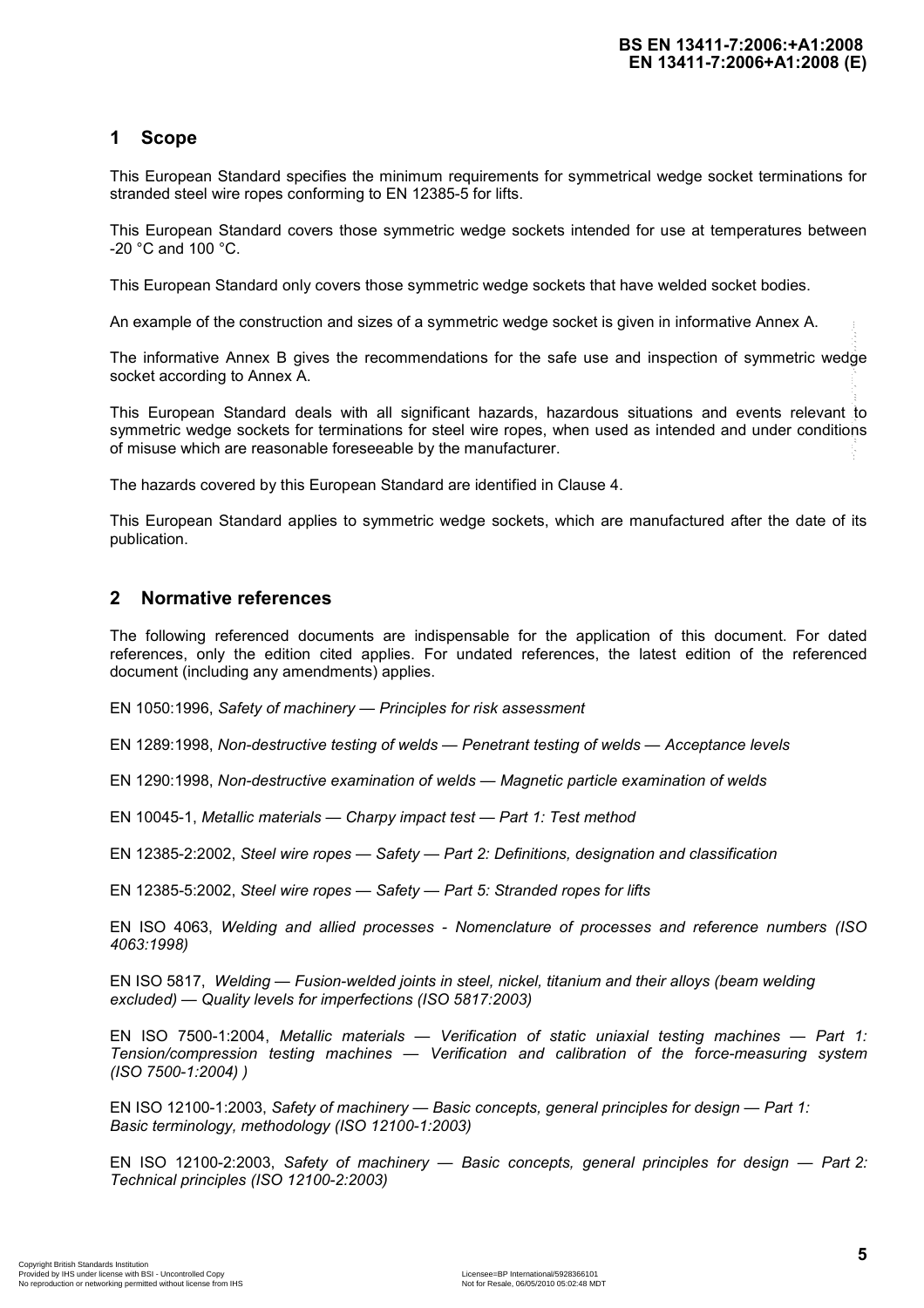#### **3 Terms and definitions**

For the purposes of this document, the terms and definitions given in EN ISO 12100-1:2003, EN ISO 12100-2:2003, EN 12385-2:2002 and the following apply.

#### **3.1**

#### **symmetric wedge socket**

assembly consisting of a socket body, wedge, and pin and securing means for the pin; when assembled the centre line of the pin is marginally offset (by one half rope diameter, see Figure B.1) to the longitudinal axis of the live portion of the rope

#### **3.2**

#### **socket body**

principal component of a wedge socket termination having an internal tapered form suitable for receiving a wedge (see 3.3) and the rope with which the wedge is associated, see Figure A.1

#### **3.3**

#### **wedge**

flat tapered component with peripheral groove, suitable for fitting into a tapered socket body to accommodate a rope of matching nominal diameter, see Figure A.1

#### **3.4**

#### **pin**

removable component intended to facilitate connection of the socket body to its anchorage point

**3.5** 

**lot** 

number of symmetric wedge sockets from which samples are selected for testing purposes which are of the same type and dimension, each of their constituent components manufactured during the same production run from material of the same cast and subjected to the same heat treatment process

### **4 List of significant hazards**

This European Standard contains all the significant hazards, hazardous situations and events, as far as they are dealt with in this European Standard, identified by risk assessment as significant for this type of steel wire rope termination that require action to eliminate or reduce the risk.

In particular, the hazard caused by accidental release of a load, or release of a load due to failure of a symmetric wedge socket, puts at risk, either directly or indirectly, the safety or health of those persons within the hazard zone. are dealt with in this European Standard, identified by risk assessment as signif<br>rope termination that require action to eliminate or reduce the risk.<br>In particular, the hazard caused by accidental release of a load, or r

Errors in the fitting of accessories can also lead to premature failure and this European Standard contains dimensional and geometrical requirements to allow correct fit.

Table 1 contains those hazards that require action to reduce risk identified by risk assessment as being specific and significant for symmetric wedge sockets.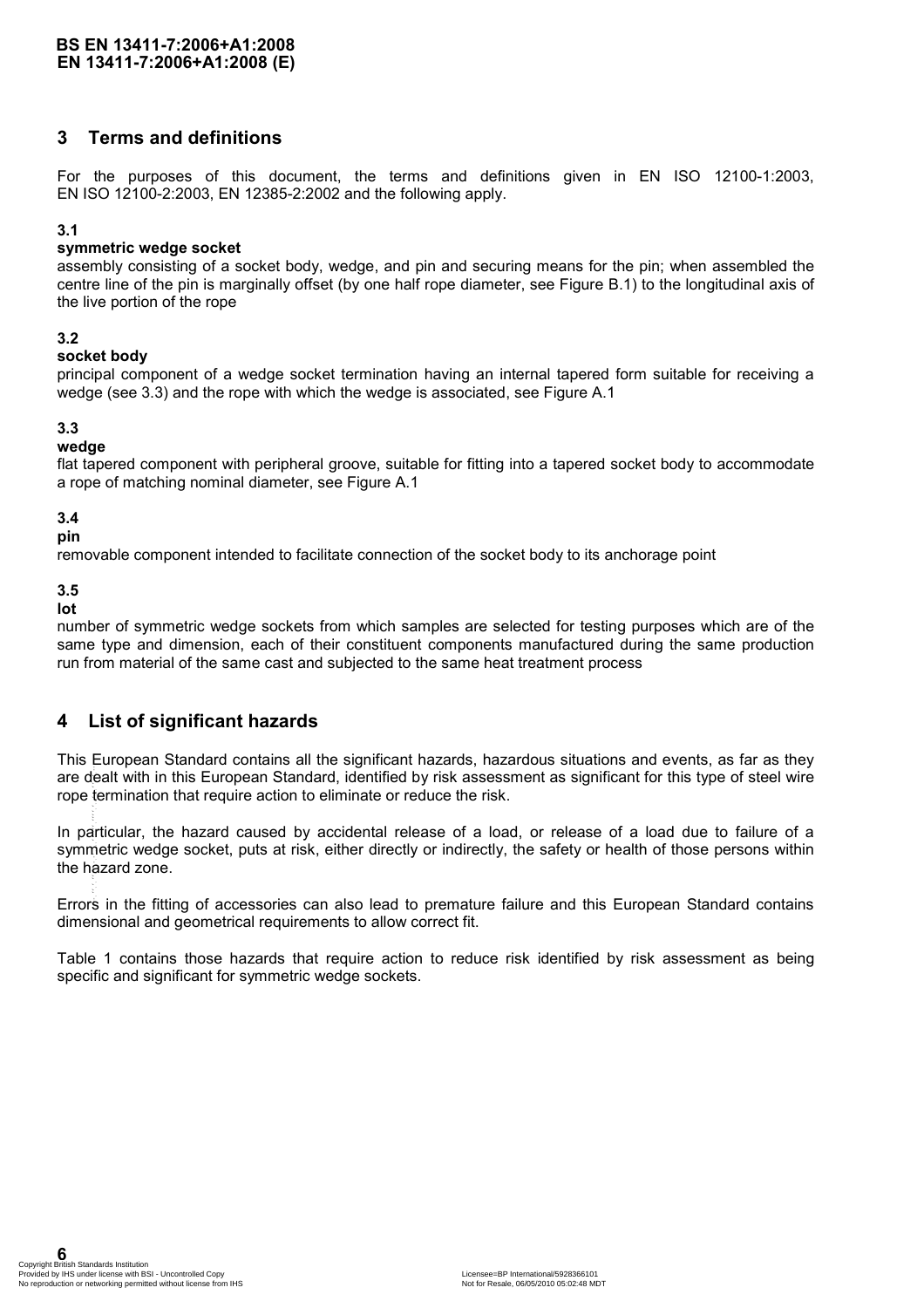| EN 1050:1996 | Hazards identified in Annex A of                   | Relevant clause of this Part of<br>EN 13411 |
|--------------|----------------------------------------------------|---------------------------------------------|
| 1.1.5        | Mechanical hazard due to<br>inadequacy of strength | 5<br>6                                      |
|              |                                                    |                                             |
|              |                                                    |                                             |
| 1.3          | Cutting or shearing hazard                         |                                             |
| 15           | Errors of fitting                                  |                                             |

#### **Table 1 — Hazards and associated requirements**

#### **5 Safety requirements and/or measures**

#### **5.1 Geometry of wedge and socket body**

Symmetric wedge socket terminations for ropes shall conform to the following geometrical criteria (see Figure A.1):

- the wedge groove angle  $(\alpha)$  shall be the same as the socket angle in the body ( $\beta$ );
- the wedge shall be symmetric;
- the internal side surfaces of the socket body and the wedge in contact with the rope shall be straight;
- the grooves of the body and the wedge shall have no surface irregularities, such as, protrusions or joints which could influence the intimate contact with the rope;
- the clamping length between the socket body and the wedge shall be at least 7,3 times the nominal rope diameter *d*;
- the radius  $r_3$  of the wedge at the bottom of the groove at the large end shall be at least 1 times the nominal diameter *d* of the rope.

#### **5.2 Security of the pin**

The pin shall be provided with a means for securing it in position when in operation.

#### **5.3 Welded socket body**

The welding and allied process shall conform to one of those specified in EN ISO 4063. The person who supervises the production process shall be trained in the chosen welding process.

The quality of the welding joint shall be in accordance with assessment group B of EN ISO 5817:2003. There shall be no melted on weld chips.

The ligament distance in the root of the welding joint shall be 1 mm for material thickness up to 6 mm and 1,5 mm for material thickness more than 6 mm up to and including 12 mm. The penetration of the root of the welding shall be avoided. There shall be no increase of the welding joint in the area of contact with the rope. The welding joint shall have a bonding area of at least 70 % at the joint edge. The ligament distance in the root of the welding joint shall be 1 mm for material thickness up to 6 mm and<br>1,5 mm for material thickness more than 6 mm up to and including 12 mm. The penetration of the root of the<br>welding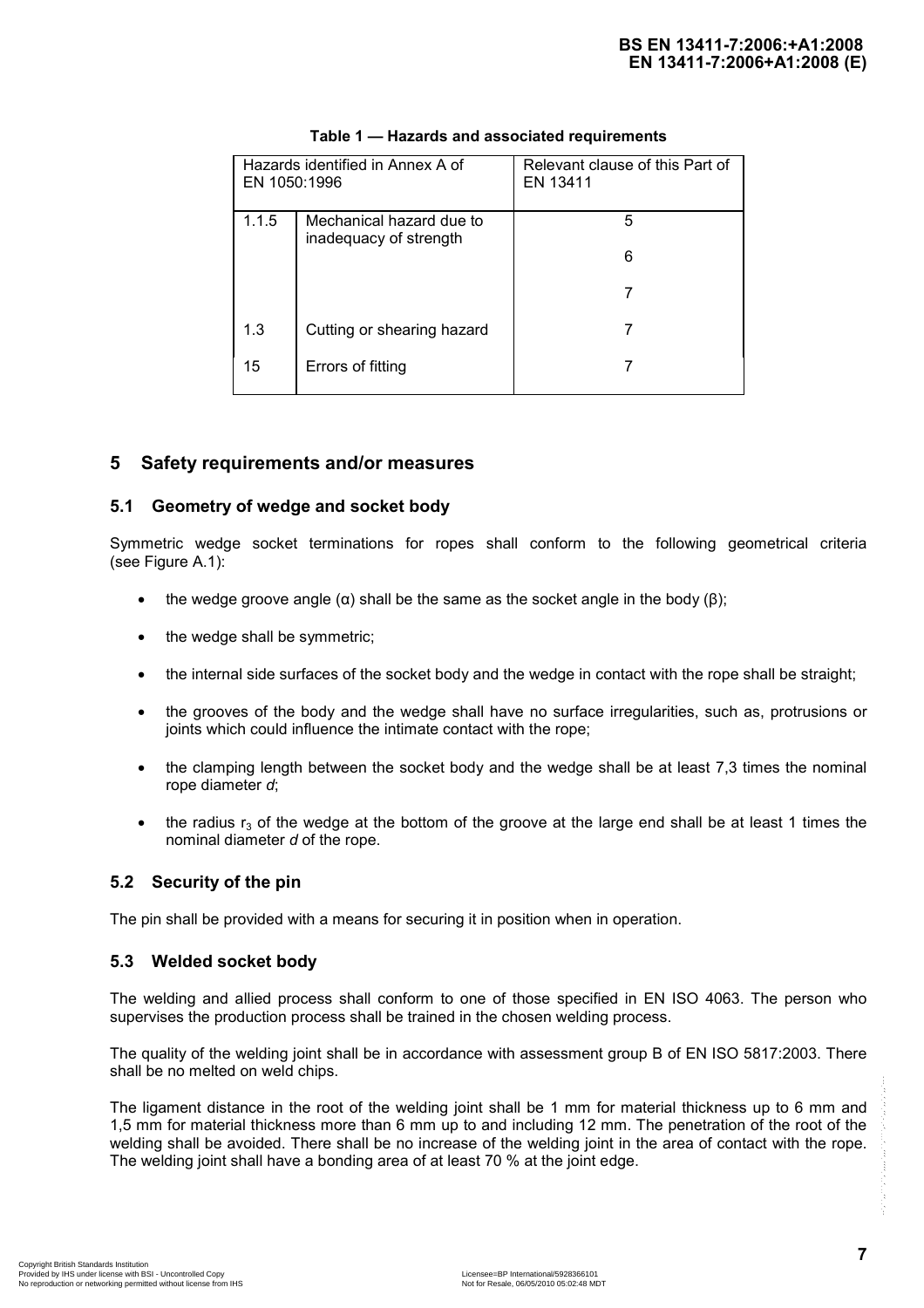#### **EN 13411-7:2006+A1:2008 (E) BS EN 13411-7:2006+A1:2008**

Any offset of the edges of the body halves shall be limited to 0,5 mm for material thickness up to 6 mm and 0,8 mm for material thickness more than 6 mm up to and including 12 mm.

#### **5.4 Mechanical properties**

#### **5.4.1 General**

The required mechanical properties take into account, that symmetric wedge sockets in combination with stranded ropes for lifts to EN 12385-5 have to be used with a minimum coefficient of use of 5 for lifting goods and 10 for lifting of persons.

#### **5.4.2 Termination efficiency**

When tested in accordance with 6.2.2 the efficiency of the assembled termination shall be at least 80 % of the minimum breaking force of the rope without any movement between the rope and the termination and any deformation of the wedge and the socket.

#### **5.4.3 Fatigue behaviour of the socket body and pin**

When tested in accordance with 6.2.3 the socket body, wedge and pin shall not exhibit any indications of cracks after 75 000 load cycles.

The socket and wedge shall also exhibit no sign of local permanent deformation.

#### **5.4.4 Low temperature properties**

The material of the socket body and pin, when tested in accordance to 6.2.4 shall possess a minimum low temperature ductility at –20 °C as follows:

Minimum average Charpy impact value at 27 J, with no individual value less than 18 J.

### **6 Verification of safety requirements**

#### **6.1 Qualifications of personnel**

All testing and examination shall be carried out by a competent person.

#### **6.2 Type testing**

#### **6.2.1 General**

Two type tests shall be carried out for each requirement, in accordance with 6.2.2 to 6.2.3 on assembled terminations of each design, material and method of manufacture, using the highest minimum breaking force of rope as defined in EN 12385-5 for which the socket is designed. **5.4.3 Fatigue behaviour of the socket body and pin**<br>When tested in accordance with 6.2.3 the socket body, wedge and pin shall<br>cracks after 75 000 load cycles.<br>The socket and wedge shall also exhibit no sign of local perm

If the dimensional criteria, the material or the method of manufacture are subsequently varied outside the usual manufacturing tolerances, the type tests shall be repeated.

The testing machine shall conform to the requirements of EN ISO 7500-1.

#### **6.2.2 Tensile efficiency test**

Subject the assembled termination to an initial load of 60 % of the minimum breaking force of the rope, then increase the loading at a rate of not more than 0,5 % of the breaking force per second in the tensile testing machine. The test shall be continued until either rope breaks or slips out of the socket.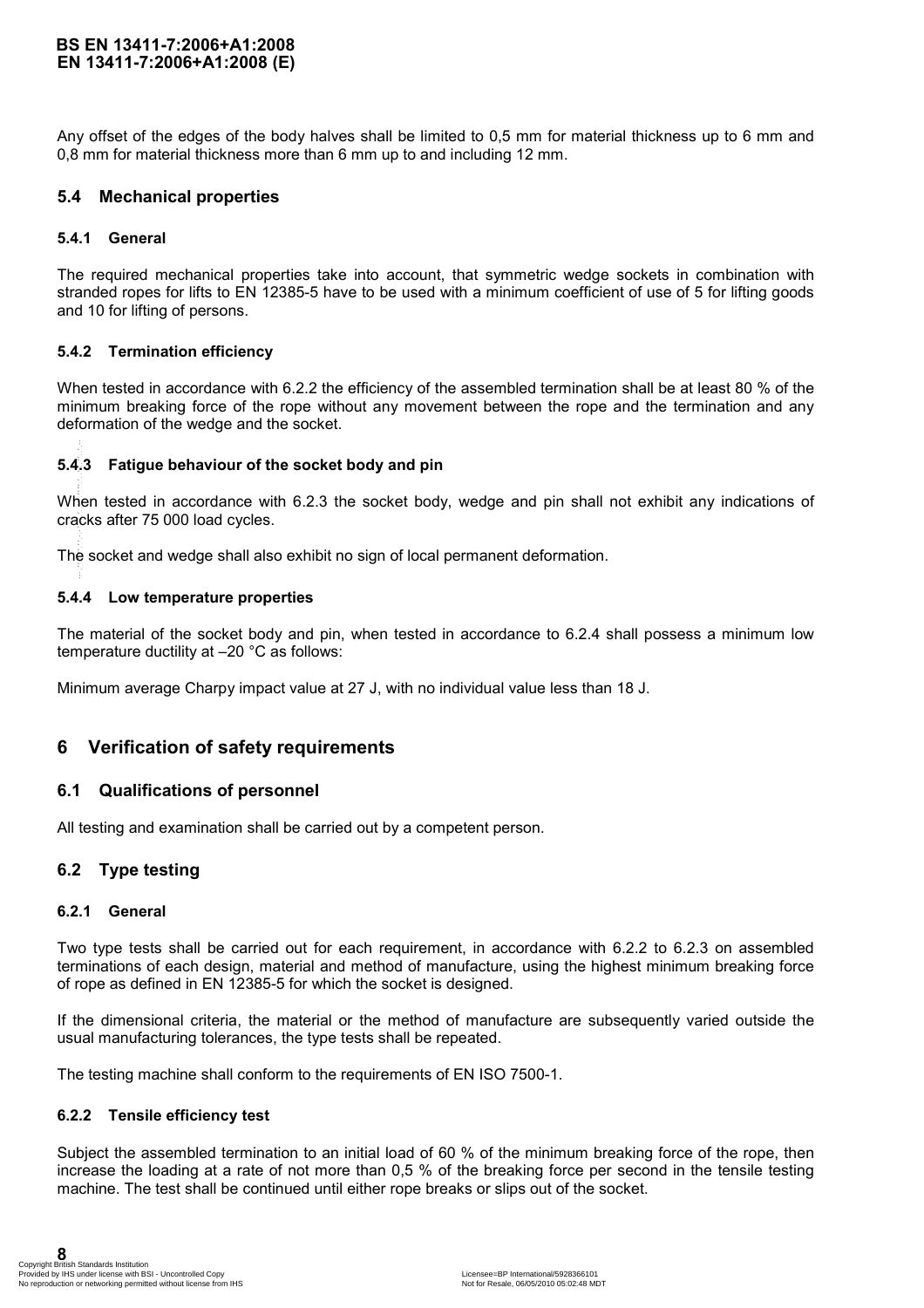If terminations are tested in pairs, the distance between the inner faces of the socket bodies shall be at least 30*d*.

#### **6.2.3 Fatigue test**

The test shall be carried out on an in-line tensile fatigue machine. The termination shall not be allowed to rotate and the test shall consist of the application of the cycle force from 15 % to 30 % of the minimum breaking force of the rope along the rope axis for 75 000 cycles.

The frequency of the force shall not exceed 5 Hz.

The component parts shall be subject to dye penetrant in accordance with EN 1289 or magnetic particle inspection in accordance with EN 1290, both before and after the fatigue test to enable any crack propagation as a result of fatigue to be readily identified.

NOTE More than one rope may be required to enable the socket body to achieve 75 000 cycles.

#### **6.2.4 Acceptance criteria for type testing**

If the assemblies pass all of the above tests, the symmetric wedge socket of the size submitted for type testing shall be deemed to conform to this European Standard.

Should one sample fail these tests, and on examination it is found due to a material defect in the socket body or pin, the manufacturing process shall be re-examined and amended to eliminate such defects, after which a further two assemblies of the same size, design and material content shall be tested. If these pass the above tests, the symmetric wedge socket of the size submitted for type testing shall be deemed to conform to this European Standard.

If one or both fail the re-test, the symmetric wedge socket of the size submitted for type testing shall be deemed not to conform to this European Standard.

#### **6.2.5 Charpy impact test**

Charpy V-notch impact test shall be carried out in accordance with EN 10045-1 on material of socket bodies and pins of all sizes. Three samples shall be tested at a temperature of –20 °C.

If one of the three sample of the Charpy impact test fails the individual value test or the three samples fail the average value test two further samples shall be taken and both shall pass the individual value test and the average of the five samples shall pass the average test in order for the respective component of size submitted for type testing to be deemed to conform to this European Standard.

If two or three samples fail the individual value test, the respective component of the size submitted for type testing shall be deemed not to conform to this European Standard.

#### **6.3 Manufacturing tests and examination**

#### **6.3.1 Manufacturers tests**

Socket body and pin shall be subjected to the manufacturing proof force equal to a load of 40 % of the highest minimum breaking force of rope for which the socket is designed. This shall be sustained without deviating from the dimensions of the manufacturer's drawings, and without visible defect after removal of the load.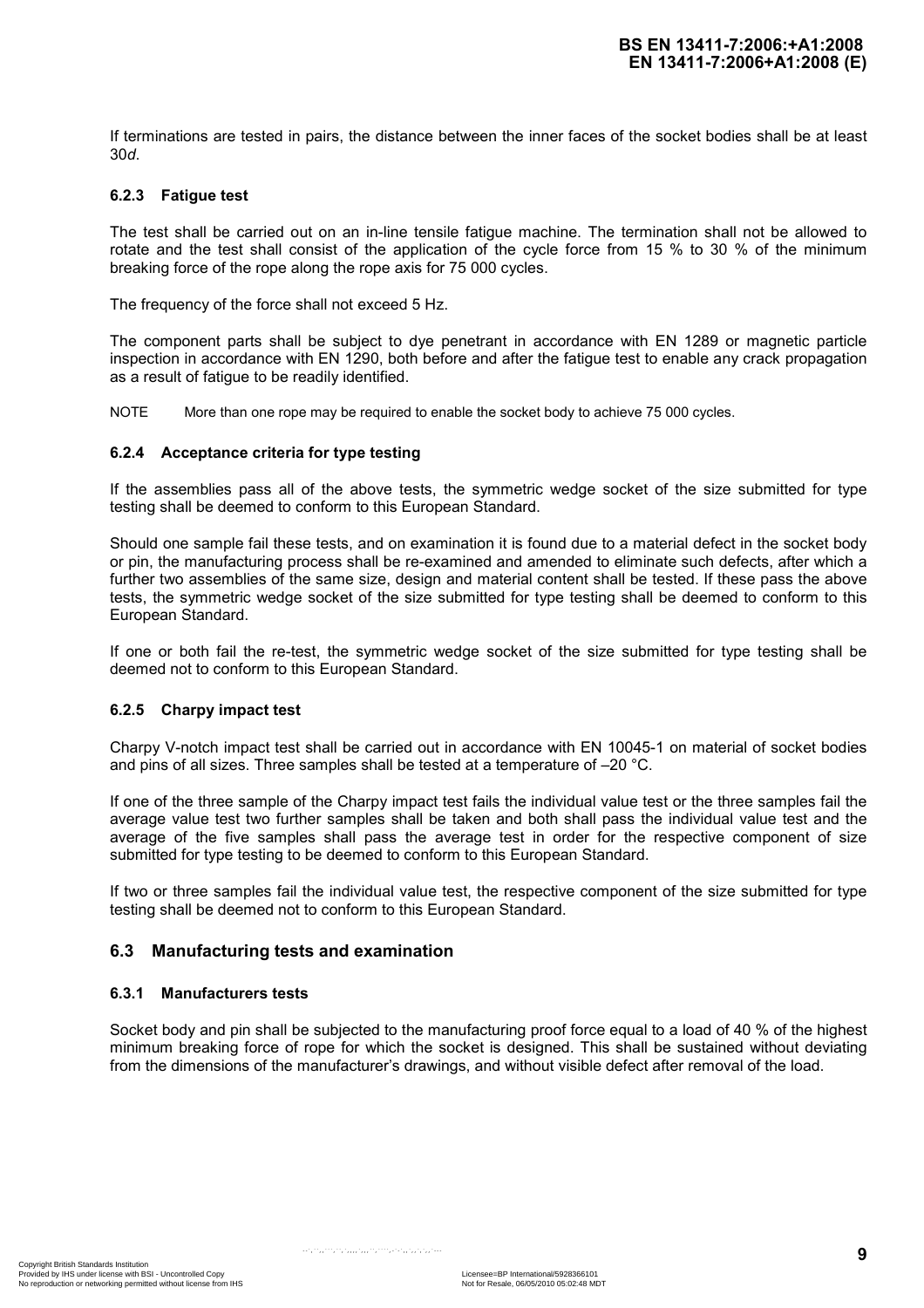#### **EN 13411-7:2006+A1:2008 (E) BS EN 13411-7:2006+A1:2008**

#### **6.3.2 Visual examination of welded socket bodies**

#### **6.3.2.1 Welded socket bodies**

The socket body shall be subjected to visual examination by a competent person. The visual examination shall cover at least the following features:

- faults, including flaws, cracks and 'melted-on' weld chips, arising from the manufacturing process,
- penetration of the root of the welding seam;
- the ligament;
- faults arising from the surface finish or the finishing process and
- indications which might be cracks.

Any surface defect that breaks the edge of the pin hole shall result in the socket being rejected.

#### **6.3.2.2 Wedges and pins**

The visual examination shall cover at least the following features:

- faults arising from the machinery process;
- distortion and/or cracks arising from the heat treatment process;
- faults arising from the surface finish or finishing process;
- any indications which might be cracks;
- any surface defect that breaks the edge of the pinhole shall result in the socket being rejected.

#### **6.3.3 Weld testing**

The welding parameters are to be documented for the adopted welding process.

A breaking test shall be done for every charge of material for testing the welding parameters and for judging the quality of the weld. Alternatively a macro grinding per weld and an objective irradiation with the x-ray tube can be run through for error finding for each charge of material.

Linkage area on the joint flanks is to be at least 70 %.

#### **6.4 Manufacturing test and examination regime and acceptance criteria**

#### **6.4.1 General**

The manufacturing test and examination regime shall depend on whether the manufacturer has a quality assurance system which conforms to EN ISO 9001 and is certified by a certification body accredited to EN 45012. If such a system is in place and operating the manufacturer shall comply with 6.4.2. If no such system is in place or operating the manufacturer shall comply with 6.4.3. Linkage area on the joint flanks is to be at least 70 %.<br>
6.4 Manufacturing test and examination regime and acceptance cr<br>
6.4.1 General<br>
The manufacturing test and examination regime shall depend on whether the<br>
assuranc

#### **6.4.2 Quality system conforming to EN ISO 9001 is in place and operating**

The manufacturer shall visually examine all termination in accordance with 6.3.2 plus apply a manufacturing proof force according to his quality assurance system.

The manufacturer shall also carry out a weld test on 1 (one) piece of the lot of the socket bodies in accordance with 6.3.3.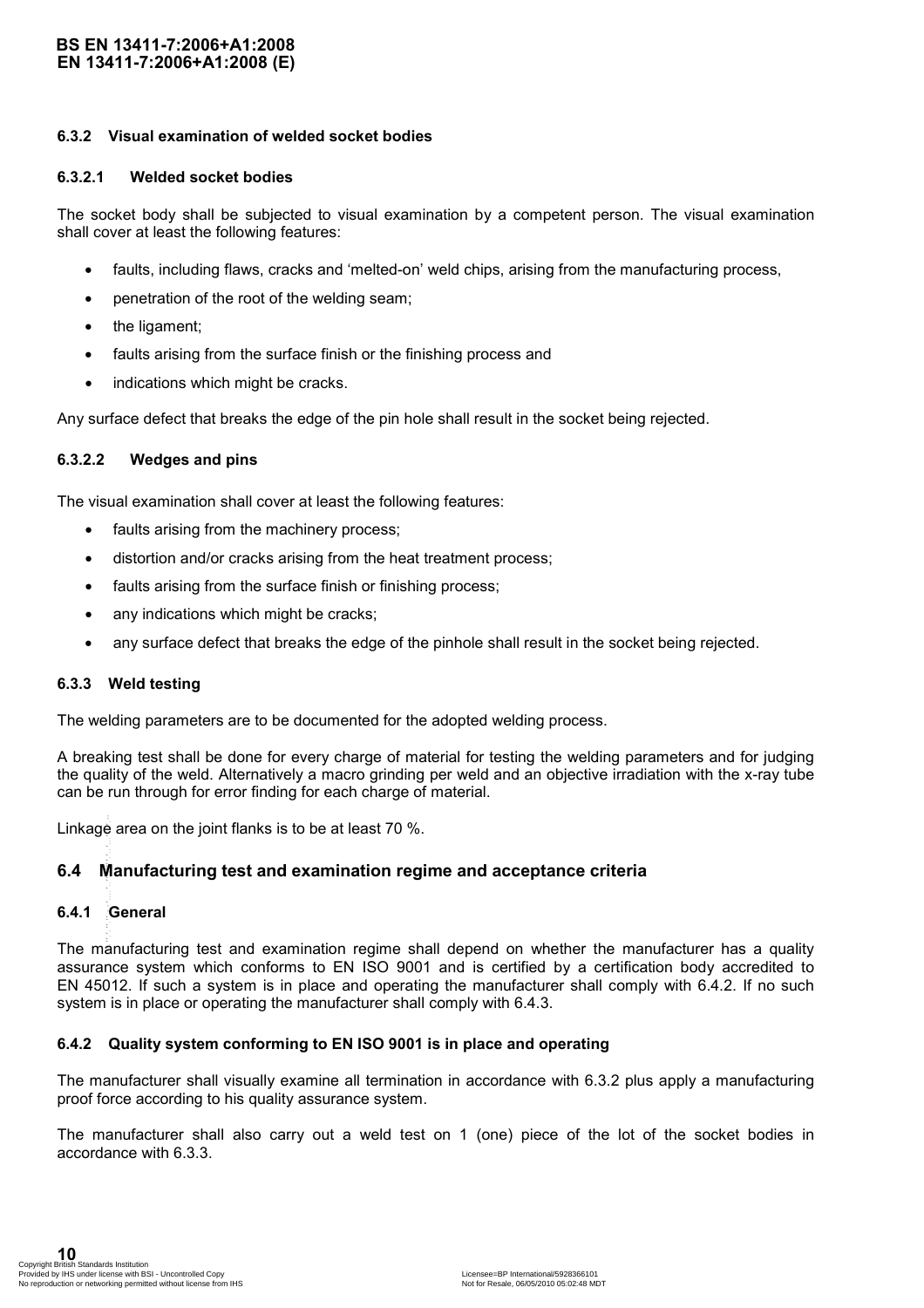If one sample fails the weld test or the tensile efficiency test two further samples shall be taken and tested from the same lot.

If one or both of these samples fail to meet the appropriate requirements, the entire lot shall be deemed not to conform to this European Standard.

#### **6.4.3 Quality system conforming to EN ISO 9001 is not in place and not operating**

The manufacturer shall visually examine all termination in accordance with 6.3.2 plus apply a manufacturing proof force to 3 % of the lot of socket bodies and pins in accordance with 6.3.1.

The manufacturer shall also carry out a weld test on 1 (one) piece of the lot of the socketed bodies in accordance with 6.3.3.

The manufacturer shall also subject three samples of socket body and pin per lot to the tensile efficiency test as described in 6.2.2.

If the sample fails the weld test or one of the samples fails the tensile efficiency test, two further samples shall be taken from the same lot and tested.

If one or both of these samples fail the weld test or the tensile efficiency test, the entire lot shall be deemed not to conform to this European Standard.

#### **7 Information for use**

#### **7.1 Marking**

As an aid to correct matching of component parts, they shall be marked with raised or indented lettering in accordance with Table 2.

| <b>Component</b> | <b>Marking</b>                                                                                                                             |
|------------------|--------------------------------------------------------------------------------------------------------------------------------------------|
| Socket body      | Manufacturer's mark                                                                                                                        |
|                  | Nominal size or size range                                                                                                                 |
| Wedge            | Nominal size or size range                                                                                                                 |
| Pin              | Manufacturer's mark <sup>a</sup>                                                                                                           |
| a                | Where pins can be interchanged between sizes of socket for a given<br>manufacture, they should also be marked with the size or size range. |

**Table 2 — Marking of components** 

#### **7.2 Fitting instructions**

The manufacturer of the socket body shall provide fitting instructions that shall include advice on the diameter, class and grade of rope for which the socket is designed, method of assembly, inspection in use and reterminating if the rope is shortened. 7.2 Fitting instructions<br>
The manufacturer of the socket body shall provide fitting instructions that<br>
class and grade of rope for which the socket is designed, method of<br>
terminating if the rope is shortened.<br>
The manufa

The manufacturer's instructions shall include information on the temperature range of use.

NOTE Recommendations for safe use and inspection of symmetric wedge socket conforming to Annex A are given for information in Annex B.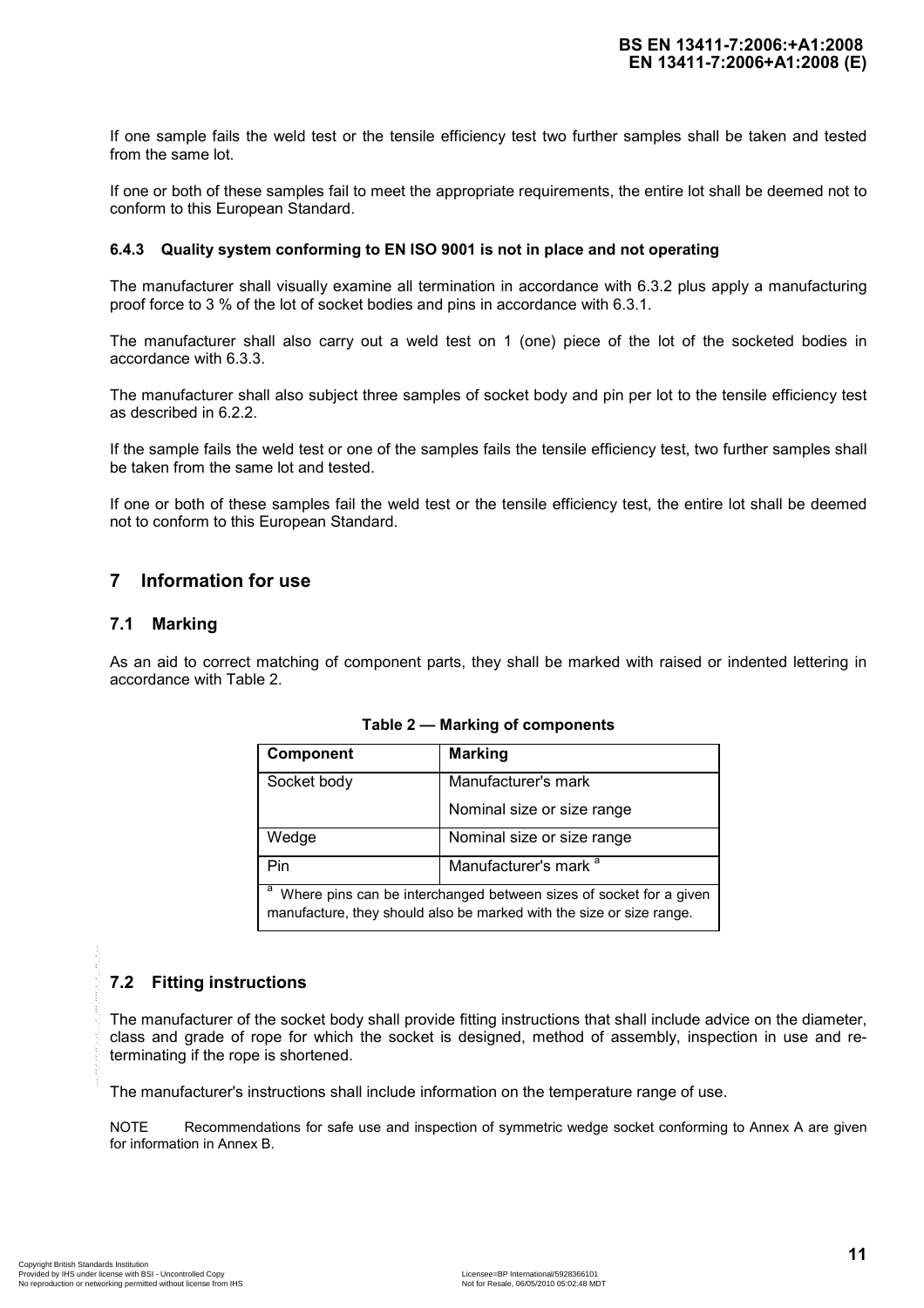#### **EN 13411-7:2006+A1:2008 (E) BS EN 13411-7:2006+A1:2008**

#### **7.3 Manufacturer's certificate**

The manufacturer shall supply a certificate with each symmetric wedge socket termination or batch of symmetric wedge socket terminations stating the following:

- a) name and address of the manufacturer  $\mathbb{A}_1$  or where applicable the authorized representative  $\mathbb{A}_1$ ;
- b) description and nominal size or size range;
- c) that the terminations are identical, within manufacturing tolerances, with those that have passed the type tests;
- d) that the terminations conform to this European Standard;
- e) size of pin for which the socket is designed if the socket is supplied without a pin and

f) details for which type of ropes the termination is suitable (e.g. stranded steel wire ropes for lifts as defined in EN 12385-5).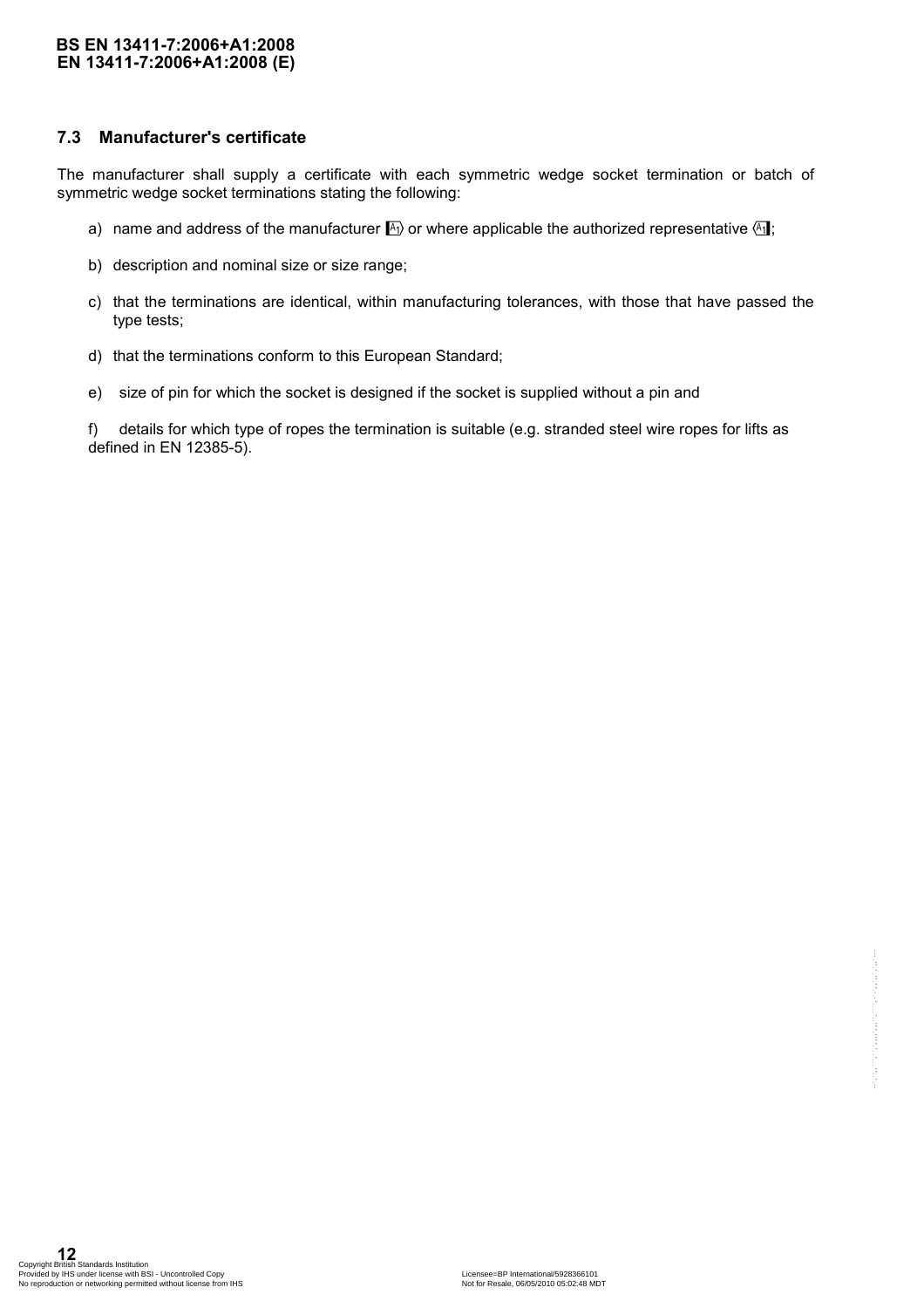## **Annex A**

## (informative)

## **Construction and sizes for one design of symmetric wedge socket with welded socket body**

## **A.1 General**

This annex states materials, dimensions and construction requirements for one design of symmetrical wedge socket that meets the requirements of this European Standard. It applies for terminations suitable for steel wire ropes for lifts as defined in EN 12385-5.

## **A.2 Material**

| Material of the body:  | S 235 J2 according to EN 10025-2                                      |
|------------------------|-----------------------------------------------------------------------|
| Material of the wedge: | EN-GJMW-400-5 according to EN 1562 or EN-GJL-200 according to EN 1561 |
| Material of the pin:   | C 35 E according to EN 10083-1                                        |

## **A.3 Dimensions**

Dimensions, in millimetres, are to be in accordance with Figure A.1 and Table A.1.

| Copyright British Standards Institution<br>Provided by IHS under license with BSI - Uncontrolled Copy<br>No reproduction or networking permitted without license from IHS | Licensee=BP International/5928366101<br>Not for Resale, 06/05/2010 05:02:48 MDT |
|---------------------------------------------------------------------------------------------------------------------------------------------------------------------------|---------------------------------------------------------------------------------|
|                                                                                                                                                                           |                                                                                 |
|                                                                                                                                                                           |                                                                                 |
|                                                                                                                                                                           |                                                                                 |
|                                                                                                                                                                           |                                                                                 |
|                                                                                                                                                                           |                                                                                 |
|                                                                                                                                                                           |                                                                                 |
|                                                                                                                                                                           |                                                                                 |
|                                                                                                                                                                           |                                                                                 |
|                                                                                                                                                                           |                                                                                 |
|                                                                                                                                                                           |                                                                                 |
|                                                                                                                                                                           |                                                                                 |
|                                                                                                                                                                           |                                                                                 |
|                                                                                                                                                                           |                                                                                 |
| The socket angle ( $\beta$ ) is to be (13 -0,5/+1)°.                                                                                                                      |                                                                                 |
| The wedge angle $(\alpha)$ is to be $(13-0.5/1)^\circ$ .                                                                                                                  |                                                                                 |
|                                                                                                                                                                           | GTA 17 DIN 1684-1                                                               |
| Degree of accuracy:                                                                                                                                                       | DIN 6930-2 - m                                                                  |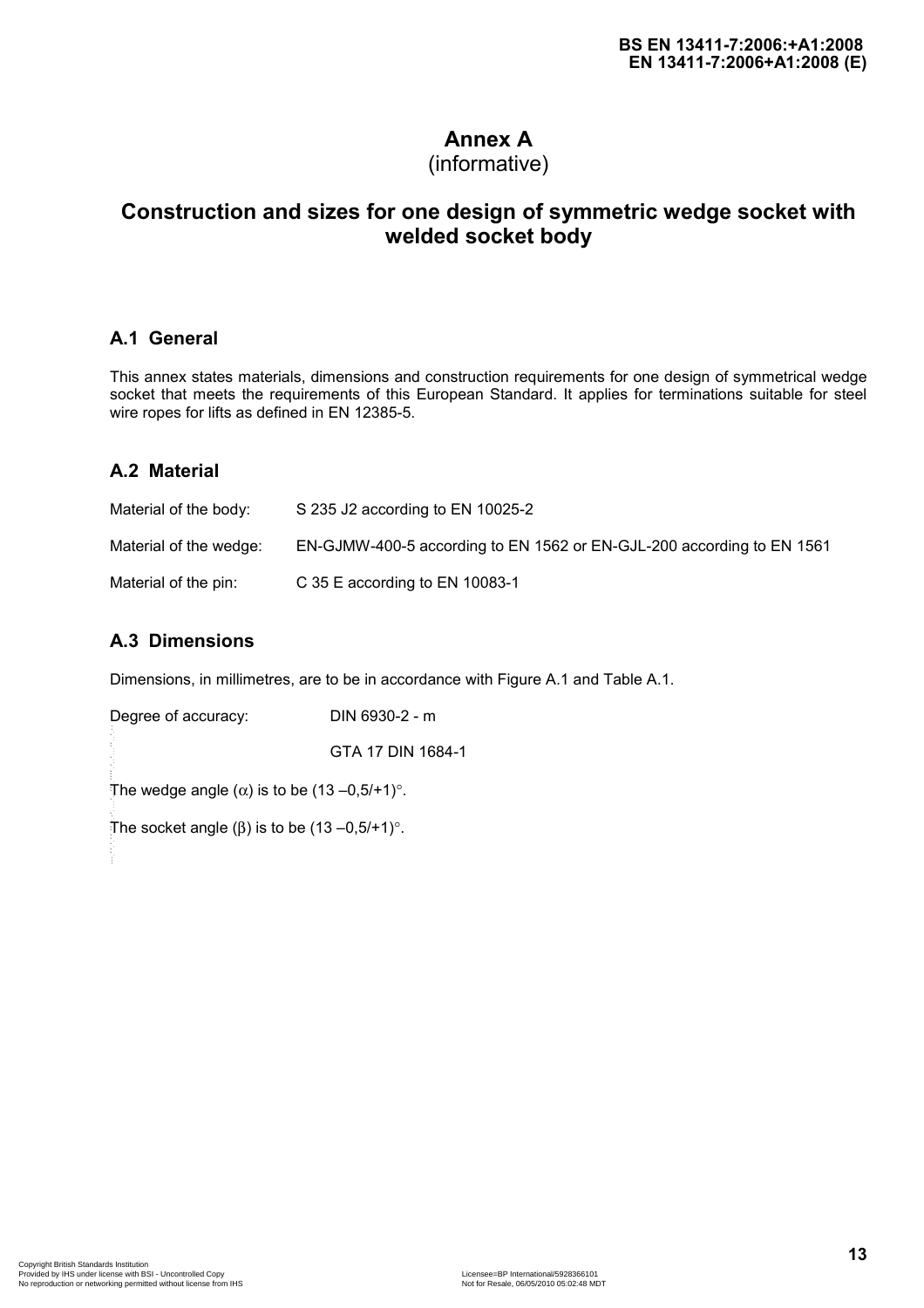

<sup>a</sup> The flatness tolerance *t* equates with the positive tolerance of dimensions.

<sup>b</sup> Pins may vary to customers design.

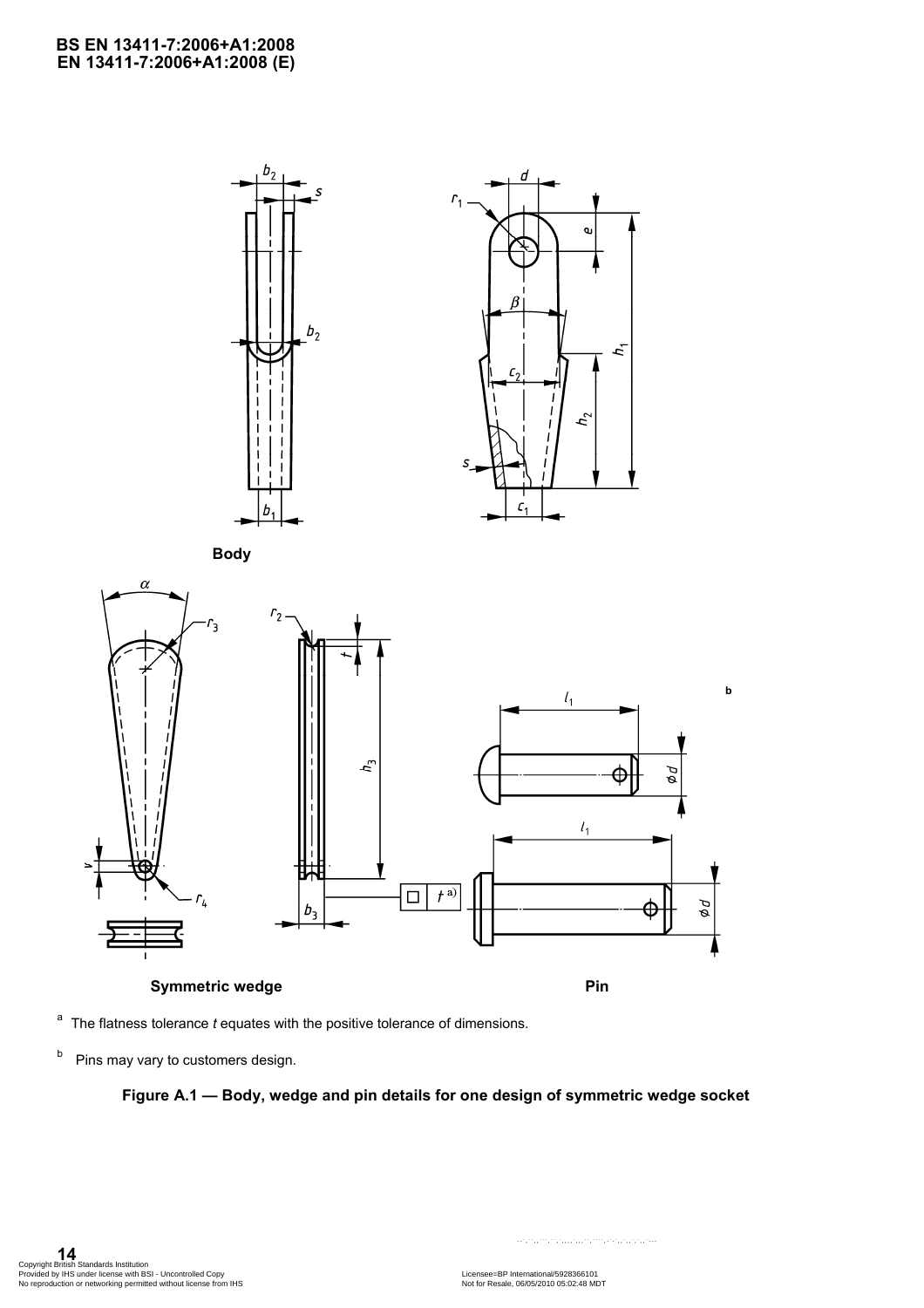| <b>Nominal</b> | <b>Suitable</b> |                |                      |                |                      |                |                      |                | <b>Body</b>        |    |    |                |                |                |    |             |
|----------------|-----------------|----------------|----------------------|----------------|----------------------|----------------|----------------------|----------------|--------------------|----|----|----------------|----------------|----------------|----|-------------|
| <b>Size</b>    | for             | b <sub>1</sub> |                      | b <sub>2</sub> |                      | c <sub>1</sub> |                      | c <sub>2</sub> |                    | d  | е  | h <sub>1</sub> | h <sub>2</sub> | r <sub>1</sub> | s  | <b>Mass</b> |
|                | nominal         |                |                      |                |                      |                |                      |                |                    |    |    |                |                |                |    | kg          |
| mm             | rope            |                |                      |                |                      |                |                      |                |                    |    |    |                |                |                |    |             |
|                | diameter        |                |                      |                |                      |                |                      |                |                    |    |    |                |                |                |    |             |
| 5              | 4 to 5          | 9              | $+1$<br>$\Omega$     | 12             | $+1$<br>$\mathbf{0}$ | 13             | $+1$<br>$\mathbf{0}$ | 26             | $+1$<br>$\Omega$   | 10 | 14 | 110            | 55             | 12             | 3  | 0,14        |
| 6,5            | 5 to 6,5        | 9              | $+1$<br>$\Omega$     | 10             | $+1$<br>$\Omega$     | 16             | $+1$<br>$\theta$     | 28             | $+1$<br>$\Omega$   | 10 | 15 | 100            | 48             | 14             | 4  | 0, 19       |
| 8              | $6$ to $8$      | 12             | $+1$<br>$\mathbf{0}$ | 14             | $+1$<br>$\mathbf{0}$ | 20             | $+1$<br>$\mathbf{0}$ | 37             | $+1$<br>$\bf{0}$   | 12 | 20 | 150            | 75             | 18             | 4  | 0,36        |
| 11             | 9 to 11         | 15             | $+1$<br>$\theta$     | 17             | $+1$<br>$\theta$     | 26             | $+1$<br>$\mathbf{0}$ | 48             | $+1$<br>$\Omega$   | 16 | 26 | 190            | 95             | 23             | 6  | 0,85        |
| 14             | 12 to 14        | 20             | $+1$<br>$\Omega$     | 22             | $+1$<br>$\mathbf{0}$ | 32             | $+1$<br>$\theta$     | 58             | $+1$<br>$\Omega$   | 18 | 32 | 230            | 115            | 28             | 8  | 1,70        |
| 17             | 15 to 17        | 23             | $+1,5$               | 25             | $+1,5$<br>$\Omega$   | 40             | $+1,5$<br>$\Omega$   | 70             | $+1,5$<br>$\theta$ | 22 | 36 | 260            | 130            | 32             | 10 | 2,99        |
| 20             | 18 to 20        | 26             | $+1,5$               | 27             | $+1,5$<br>$\Omega$   | 48             | $+1,5$<br>$\Omega$   | 82             | $+1,5$<br>$\Omega$ | 25 | 40 | 300            | 150            | 35             | 12 | 4,58        |

| Table A.1 — Dimensions in mm for one design of symmetric wedge socket with welded socket body (see Figures 1 and A.1) |
|-----------------------------------------------------------------------------------------------------------------------|
|-----------------------------------------------------------------------------------------------------------------------|

| <b>Nominal</b> | Suitable for |       |                           |                |                |                | Wedge |     |                          |             |                 |    | Pin            |
|----------------|--------------|-------|---------------------------|----------------|----------------|----------------|-------|-----|--------------------------|-------------|-----------------|----|----------------|
| <b>Size</b>    | nominal      | $b_3$ |                           | r <sub>2</sub> | r <sub>3</sub> | r <sub>4</sub> | $h_3$ |     | V                        | <b>Mass</b> | Split pin       |    |                |
|                | rope         |       |                           |                |                |                |       |     |                          | kg          |                 | d  | I <sub>1</sub> |
| mm             | diameter     |       |                           |                |                |                |       |     |                          |             |                 |    |                |
| 5              | 4 to 5       | 8     | $\theta$<br>$-\mathbf{l}$ | 2,5            | 9,5            | 3              | 68    | 1,5 | $\overline{\phantom{0}}$ | 0,050       | $3,2 \times 32$ | 10 | 28             |
| 6,5            | 5 to 6,5     | 8     | $\theta$<br>$-1$          | 3,25           | 9              | 3,5            | 58    | , 5 |                          | 0,033       | $3,2 \times 32$ | 10 | 28             |
| 8              | $6$ to $8$   | 11    | $\theta$<br>$^{-1}$       | 4              | 12,5           | 4              | 92    | 2   | 2                        | 0,098       | $3,2 \times 32$ | 12 | 33             |
| 11             | 9 to 11      | 14    | $\mathbf{0}$<br>$^{-1}$   | 5,5            | 16             | 5              | 117   | 3   | $\overline{\phantom{0}}$ | 0,191       | $3,2 \times 32$ | 16 | 45             |
| 14             | 12 to 14     | 18    | $\theta$<br>$^{-1}$       | ⇁              | 19             | 6              | 141   | 4   | $\overline{\phantom{0}}$ | 0,380       | $3,2 \times 32$ | 18 | 55             |
| 17             | 15 to 17     | 21    | $\theta$<br>$^{-1}$       | 8,5            | 23             | 8              | 162   | 5   | 3,2                      | 0,570       | $3,2 \times 32$ | 22 | 66             |
| 20             | 18 to 20     | 24    | $\mathbf{0}$<br>$-1$      | 10             | 26             | 9              | 186   | 5   | $\overline{\phantom{0}}$ | 0,900       | $3,2 \times 32$ | 25 | 75             |

NOTE The small end of the wedge may be rounded to  $r_4$  or be straight.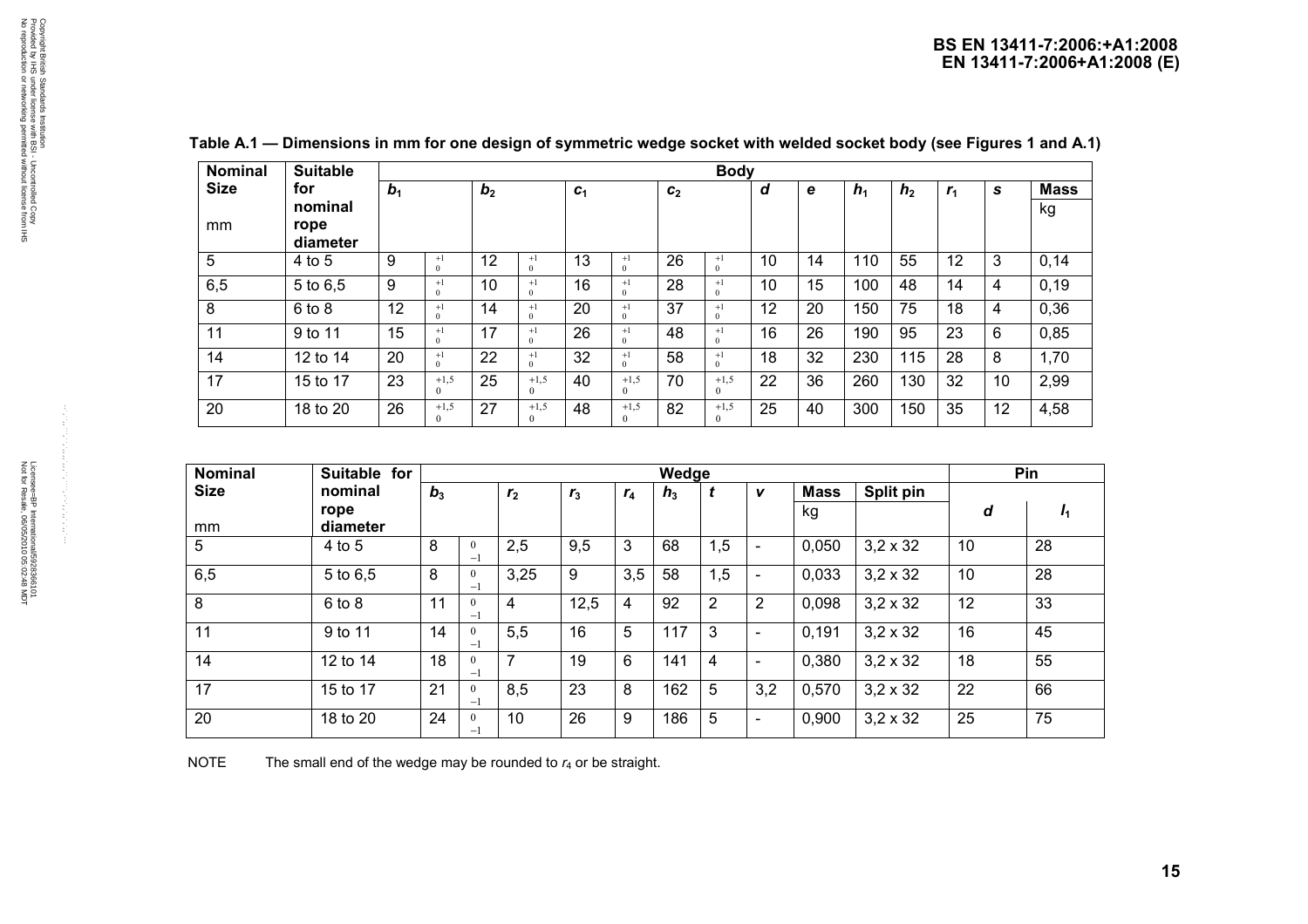## **Annex B**

## (informative)

## **Recommendations for safe use and inspection of symmetric wedge sockets conforming to Annex A, to be provided by the manufacturer**

## **B.1 General**

This annex gives recommendations for safe usage and inspection of symmetric wedge socket terminations.

## **B.2 Method of assembly**

**B.2.1** The correct marking including nominal size or range of sizes of the body, the wedge and the pin should be checked. Prior to assembly the socket body and the pin should be examined to ensure they are free from defect, that will effect the performance of the assembly.

**B.2.2** It is essential to use only a wedge and a socket body of the correct dimensions and strength for the particular steel wire rope. Failure to do so may result in the rope pulling through the wedge socket, or the failure of the rope or of the termination. No attempt should be made to modify the socket body or wedge in any way.

**B.2.3** Socket bodies and wedges from different manufacturers should not be assembled together, even though they may be designed for the same size of rope. Components of different designs should not be mixed and the manufacturer's marks and the fit of the wedge (with the rope) in the socket body should always be checked at the time of the assembly.

An oversize wedge, or a wedge of incorrect taper, will not enter the socket body sufficiently to give a secure termination; a too small wedge will protrude too far through the socket body and the high localised loading may cause the socket body to crack and open out, allowing the wedge to pull through.

To reduce the risk of confusion of a body and wedge of different sizes or manufacture, the socket body, pin and wedge should be secured together during storage and transport of the termination.

**B.2.4** When a rope is to be re-terminated with a wedge socket termination this can only be achieved by shortening the rope and re-socketing in a new position.

No part of any previous flattening and/or damaged rope should be on the standing part of the rope or within the clamping area between either side of the socket body and the wedge.

**B.2.5** The rope should be fitted so that the standing part is not kinked where it leaves the socket body but pulls directly in line with the point of attachment of the socket. Incorrect fitting will result in premature failure of the rope. may cause the socket body to crack and open out, allowing the wedge to pull through.<br>To reduce the risk of confusion of a body and wedge of different tizes or manufacture, the socket body, pin<br>and wedge should be secured

**B.2.6** When the termination is made up, the tail-end of the rope left protruding should be long enough for the securing method to be used, see Figure B.1.

**B.2.7** After a termination has been made or re-made, it is essential that the wedge and the rope are properly seated in the socket body before being put into service. Failure to do so may allow the rope to pull through the fitting or, particularly when the rope is new, the wedge may be sprung out of the socket body.

**B.2.8** The wedge should be hammered home using a wooden packer to protect the fitting and rope against damage. The wedge should be properly seated before the assembly is put into service.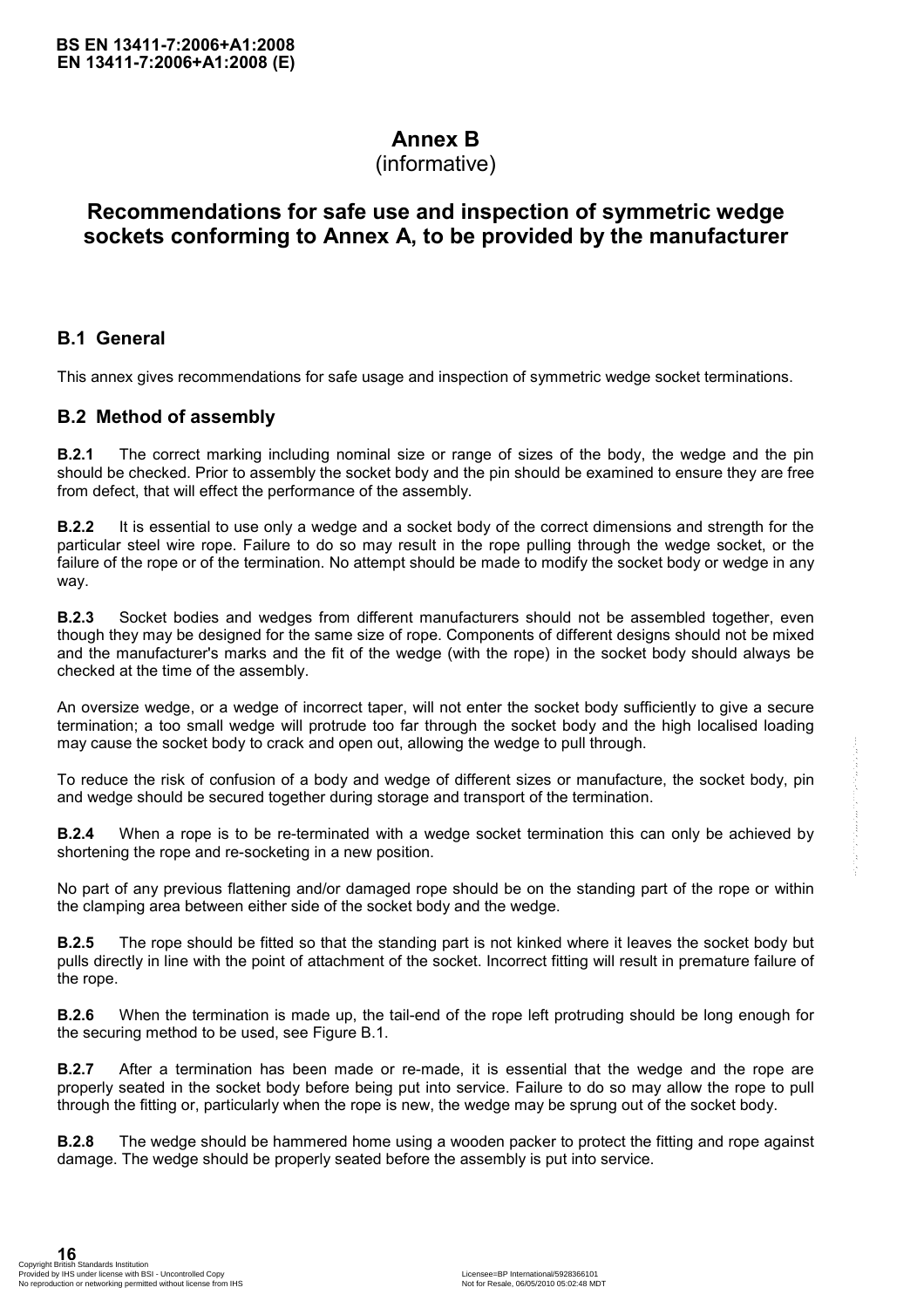**B.2.9** Special care is necessary when tension may be completely removed from the rope and where there is a possibility that the wedge may become loosened.

**B.2.10** The pin should be secured in such a way that it cannot move from its position during operation.

#### **B.3 Inspection in use**

- **B.3.1** Wedge socket terminations should be inspected at the time of rope inspection.
- **B.3.2** Particular attention should be paid to the following:
	- a) rope damage, e.g. broken wires, or deformation of the rope where it emerges from the socket body;
	- b) the conditions of the socket body, e.g. cracks, particularly if the wedge is seen to protrude excessively. The lugs of the socket body should be examined for possible deformation, cracks or other defects;
	- c) the security and tightness of the wedge fitting;
	- d) condition of the pin including any screw thread and the presence of the split cotter pin correctly positioned and locked in.

**B.3.3** The socket body and the wedge and the part of the rope lying inside the fitting should be examined each time the assembly is dismantled for any reason. If a wedge or socket body is found to be damaged, then the whole termination should be replaced.



**Figure B.1 — Method of dealing with the rope tail-end** 

NOTE The measurement X in Figure B.1, the distance of the grip from the nearest part of the socket body should be no more than 40 % of the overall length of the wedge, in order to avoid deforming the rope (if the distance is too small) or prevent the wedge from falling clear of the socket body (if the rope becomes slack and the distance is too great).

Copyright British Standards Institution<br>Provided by IHS under license with BSI - Uncontrolled Copy<br>No reproduction or networking permitted without license from IHS Note and the Standard Copyright Standard Mor<br>No for Resale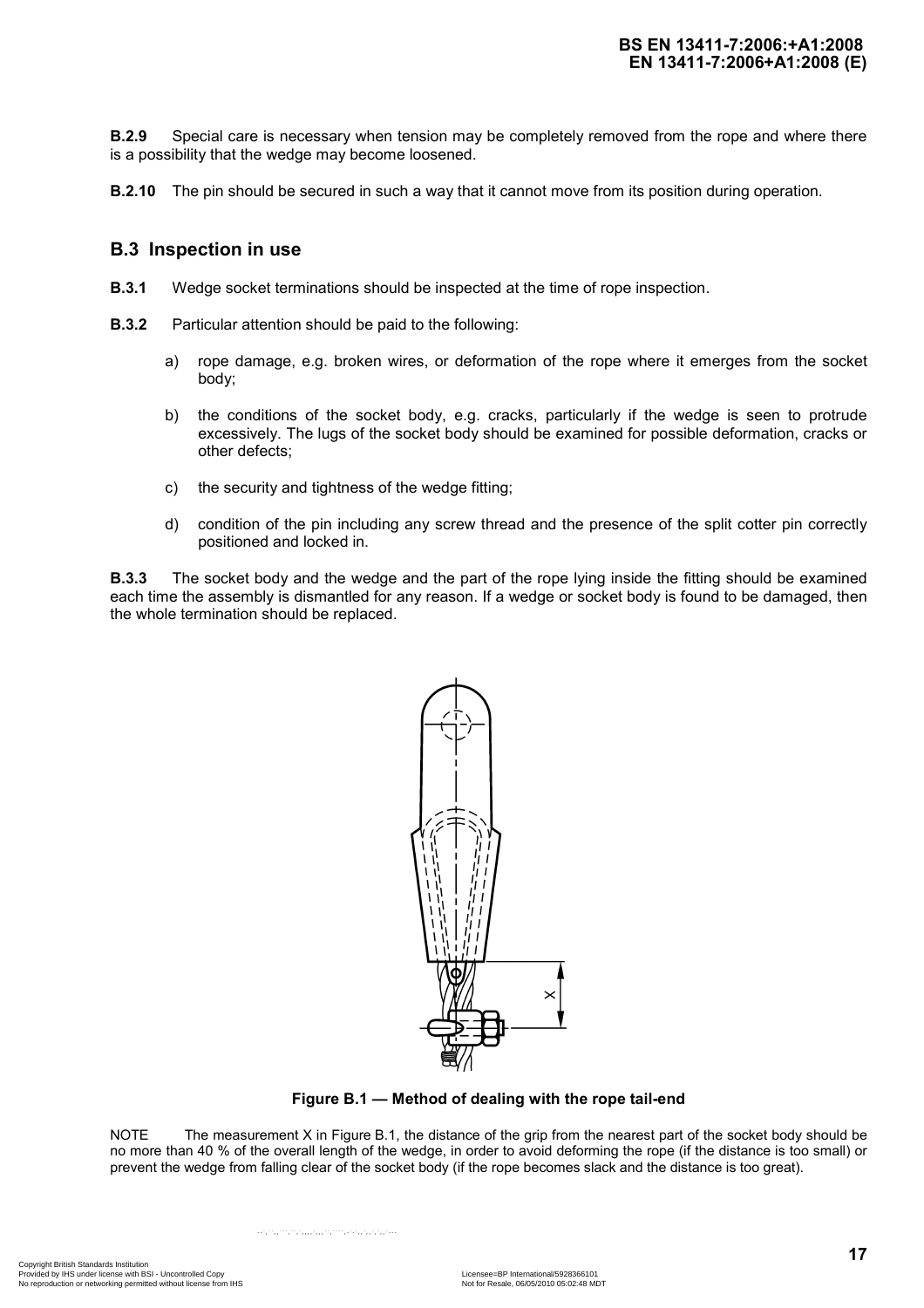## **Annex ZA**

(informative)

## **Relationship between this European Standard and the Essential Requirements of EU Directive 95/16/EC**

This European Standard has been prepared under a mandate given to CEN by the European Commission and the European Free Trade Association to provide a means of conforming to Essential Requirements of the New Approach Directive Lift Directive 95/16/EC.

Once this standard is cited in the Official Journal of the European Communities under that Directive and has been implemented as a national standard in at least one Member State, compliance with the normative clauses of this standard confers, within the limits of the scope of this standard, a presumption of conformity with the relevant Essential Requirements of that Directive and associated EFTA regulations.

#### **Table ZA.1 — Correspondence between this European Standard and Directives 95/16/EC**

| Clause(s) / subclause(s) of<br>this EN | <b>Essential Requirements (ER's) of</b><br>the Directive 95/16/EC | Qualifying remarks / notes                    |
|----------------------------------------|-------------------------------------------------------------------|-----------------------------------------------|
| 5; 6; 7.2                              | 1.3                                                               | Minimize the risk of car falling              |
| 7.2                                    | 6.2                                                               | maintenance, inspection, ,<br>periodic checks |

**WARNING — Other requirements and other EU Directives may be applicable to the product(s) falling within the scope of this standard.**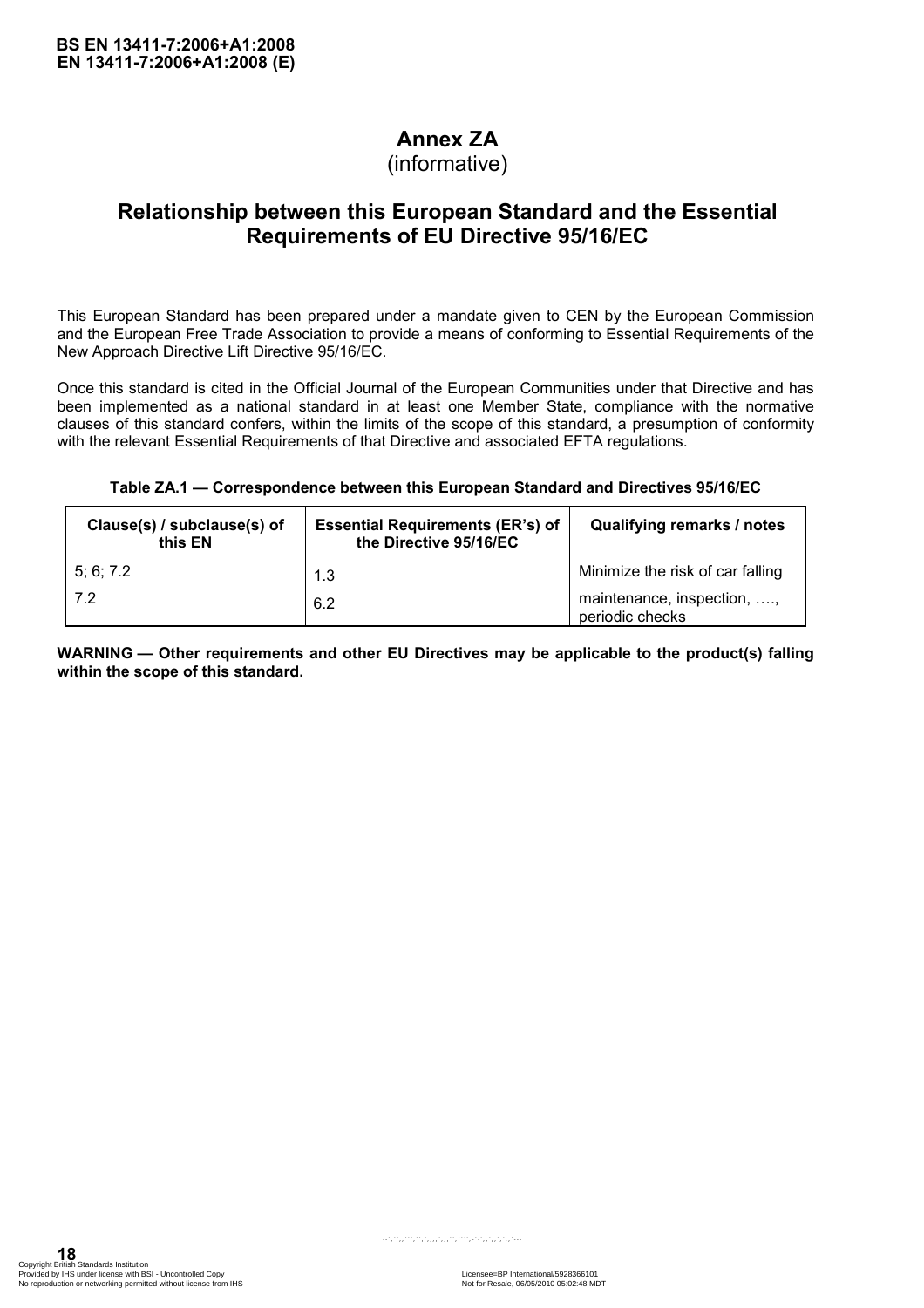## **Annex ZB**

## (informative)

## **Relationship between this European Standard and the Essential Requirements of EU Directive 98/37/EC**

This European Standard has been prepared under a mandate given to CEN by the European Commission and the European Free Trade Association to provide a means of conforming to Essential Requirements of the New Approach Directive, Machinery Safety Directive 98/37/EC, amended by 98/79/EC.

Once this standard is cited in the Official Journal of the European Communities under that Directive and has been implemented as a national standard in at least one Member State, compliance with the normative clauses  $\mathbb{A}$  given in Table ZB.1  $\mathbb{A}$  of this standard confers, within the limits of the scope of this standard, a presumption of conformity with the relevant Essential Requirements of that Directive and associated EFTA regulations.

| Clause(s) / subclause(s) of<br>this EN | <b>Essential Requirements (ER's) of</b><br>the Directive 98/37/EC | <b>Qualifying remarks / notes</b>                         |
|----------------------------------------|-------------------------------------------------------------------|-----------------------------------------------------------|
| 5; 6                                   | 1.1.3                                                             |                                                           |
| 5; 6                                   | 1.3.2                                                             |                                                           |
| 7.1; 7.2                               | 1.5.4                                                             |                                                           |
| 6                                      | 4.1.2.3                                                           |                                                           |
| 5; 6                                   | 4.1.2.4                                                           | Coefficient equals to five                                |
|                                        | 4.1.2.5                                                           |                                                           |
| 7.1; 7.3                               | 4.3.1                                                             | Nominal size of the rope                                  |
| 7.2                                    | 4.4.1                                                             | normal condition of use /<br>instructions / limits of use |
| 5.4;6                                  | 6.1.2                                                             | Coefficients to be doubled<br>$(=10)$                     |

#### **Table ZB.1 — Correspondence between this European Standard and Directive 98/37/EC**

**WARNING — Other requirements and other EU Directives may be applicable to the product(s) falling within the scope of this standard.**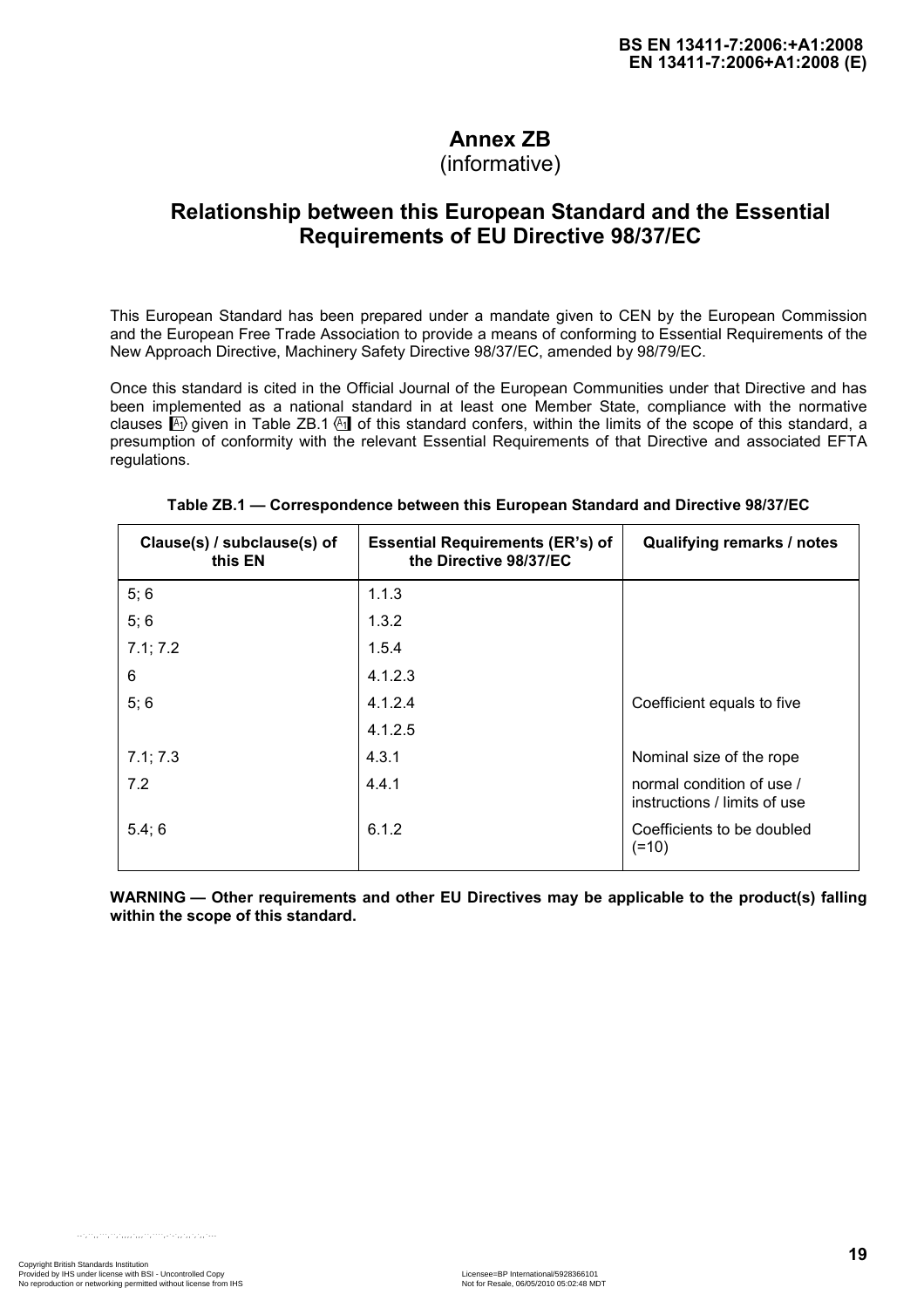## **Annex ZC**

(informative)

## $\vert$ **A<sub>1</sub>**) Relationship between this European Standard and the Essential **Requirements of EU Directive 2006/42/EC**

This European Standard has been prepared under a mandate given to CEN by the European Commission and the European Free Trade Association to provide a means of conforming to Essential Requirements of the New Approach Directive 2006/42/EC on machinery.

Once this standard is cited in the Official Journal of the European Communities under that Directive and has been implemented as a national standard in at least one Member State, compliance with the normative clauses of this standard given in Table ZC.1 confers, within the limits of the scope of this standard, a presumption of conformity with the relevant Essential Requirements of that Directive and associated EFTA regulations.

| Clause(s) / subclause(s) of<br>this EN | <b>Essential Requirements (ER's) of</b><br>the Directive 2006/42/EC | <b>Qualifying remarks / notes</b>                                                                                             |
|----------------------------------------|---------------------------------------------------------------------|-------------------------------------------------------------------------------------------------------------------------------|
| 5;6                                    | 1.1.3                                                               |                                                                                                                               |
| 5;6                                    | 1.3.2                                                               |                                                                                                                               |
| 7.1; 7.2                               | 1.5.4                                                               |                                                                                                                               |
| $\,6\,$                                | 4.1.2.3                                                             |                                                                                                                               |
| 5;6                                    | 4.1.2.4                                                             | Coefficient equals to five                                                                                                    |
|                                        | 4.1.2.5                                                             |                                                                                                                               |
| 7.1; 7.3                               | 4.3.1                                                               | Nominal size of the rope                                                                                                      |
| 7.2                                    | 4.4.1                                                               | normal condition of use /<br>instructions / limits of use                                                                     |
| 5.4;6                                  | 6.1.2                                                               | Coefficients to be doubled                                                                                                    |
|                                        |                                                                     | $(=10)$<br><b>WARNING</b> - Other requirements and other EU Directives may be applicable to the product(s) falling within the |
| scope of this standard. (A)            |                                                                     |                                                                                                                               |
|                                        |                                                                     |                                                                                                                               |
|                                        |                                                                     |                                                                                                                               |
|                                        |                                                                     |                                                                                                                               |
|                                        |                                                                     |                                                                                                                               |
|                                        |                                                                     |                                                                                                                               |
|                                        |                                                                     |                                                                                                                               |
|                                        |                                                                     |                                                                                                                               |
|                                        |                                                                     |                                                                                                                               |
|                                        |                                                                     |                                                                                                                               |

#### **Table ZC.1 — Correspondence between this European Standard and Directive 2006/42/EC**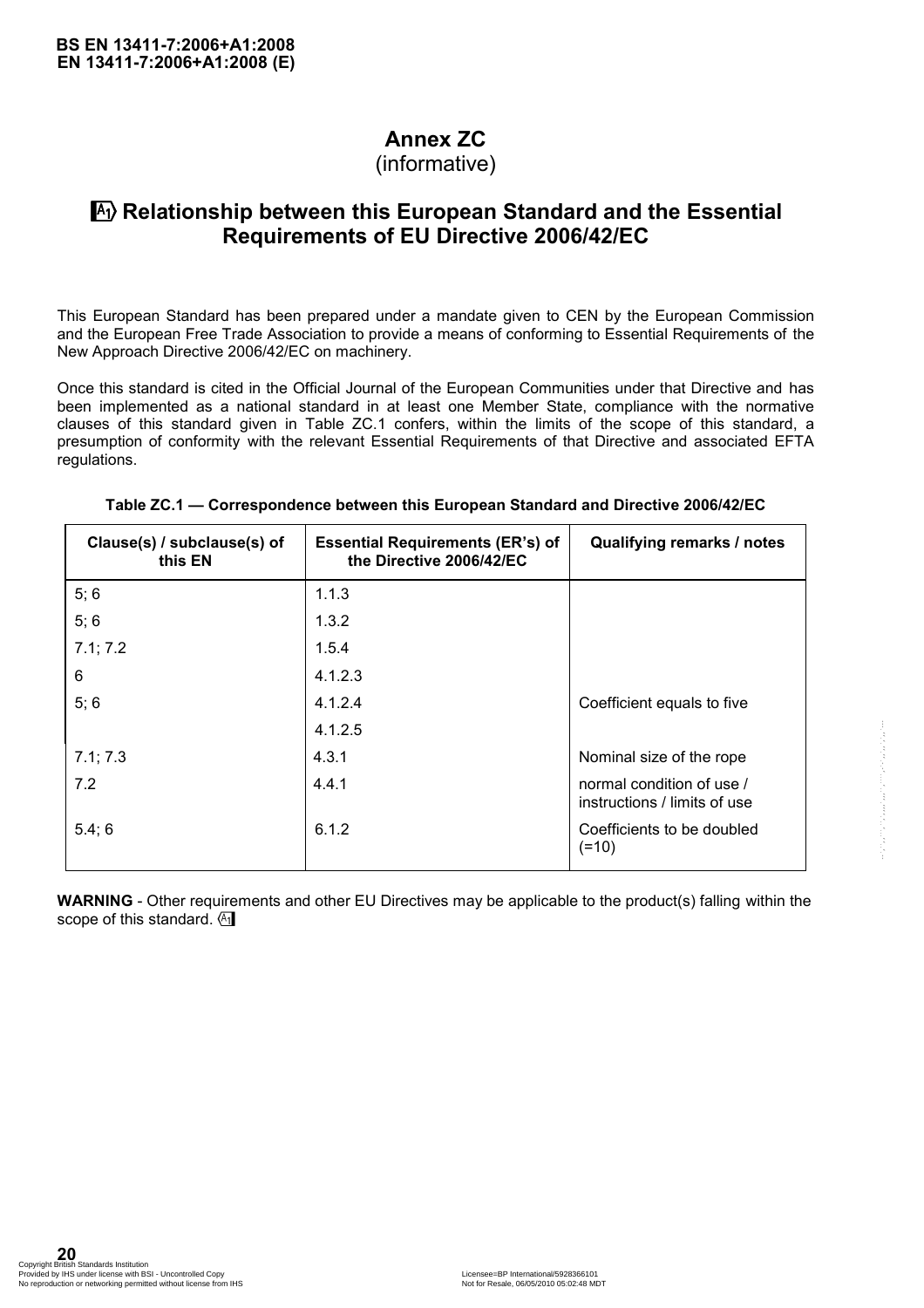## **Bibliography**

- [1] EN 1561, *Founding Grey cast irons*
- [2] EN 1562, *Founding Malleable cast irons*
- [3] DIN 1684-1<sup>1)</sup>, Steel raw castings of malleable iron General tolerances, machining allowances
- [4] DIN 6930-2, *Steel stampings; general tolerances*
- [5] EN 10025-2, *Hot rolled products of structural steels Part 2: Technical delivery conditions for nonalloy structural steels* [5] EM 10025-2, rist rolled products of structural steels  $-$  Part 2: Technical delivery conditions for not<br>
[5] EM 10035-1, Guenosi and tempered steels  $-$  Part 1: Technical delivery conditions for apecial steel<br>
[7] EM
	- [6] EN 10083-1, *Quenched and tempered steels Part 1: Technical delivery conditions for special steels*
	- [7] EN 45012, *General requirements for bodies operating assessment and certification/registration of quality systems (ISO/IEC Guide 62:1996)*
	- [8] EN ISO 9001:2000, *Quality management systems* — *Requirements (ISO 9001:2000)*

l

<sup>&</sup>lt;sup>1)</sup> Inactive for new design.